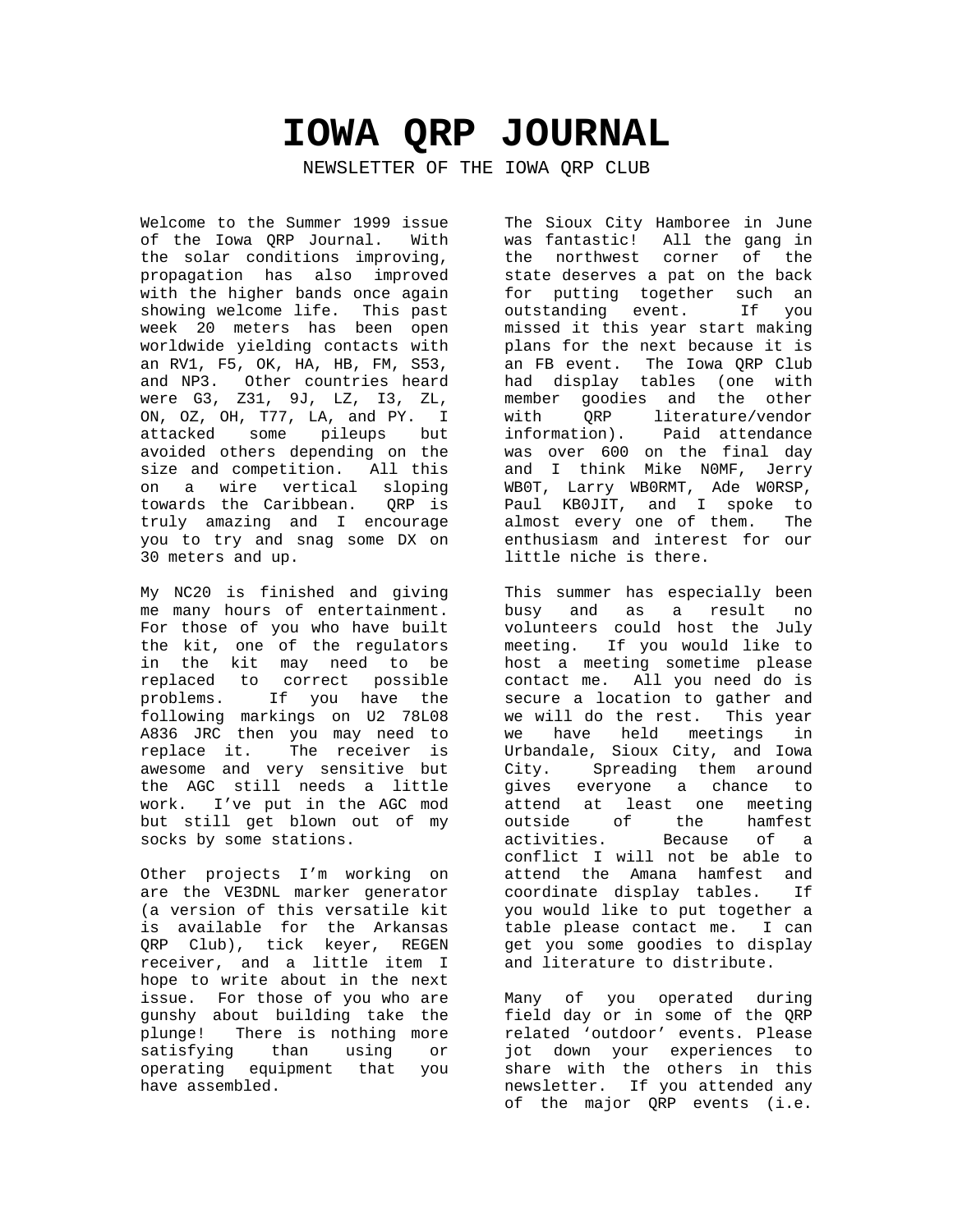Dayton, Hamcomm, Pacificon, Atlanticon, etc.) then write it down and get it to me. The others love to hear about the events and you may spur someone else to make travel plans. Building a new kit? Please share your experiences with us or review the kit.

I hope your summer is a safe and enjoyable one. Take advantage of short skip opportunities (and there have been plenty on 10 meters) to work on WAS. The fall should bring a harvest of good propagation and much fun. Whether your forte is building or operating (or both), take advantage of your opportunities and enjoy our wonderful hobby.

72, de John NU0V burnley-ia@worldnet.att.net

\*\*\*\*\*\*\*\*\*\*\*\*\*\*\*\*\*\*\*\*\*\*\*\*\*\*\*\*\*\*\*\*

# **Member Profile: N0HB** By Duane Lewis N0HB

When John asked me to do this profile, I thought he could have picked anyone else and ended up with someone more interesting, since I am a rookie to the group, but I guess this will prove there is no specific order to whose turn it is in the barrel.

I am very recently retired from Lucent Technologies/AT&T/NWBell after over 29 years there. I worked on large PBX systems, mostly in software at the machine level. My wife and I ended up here outside of St. Marys, IA, with most of our five kids still in Denver. I am 51 years old.

I learned the code while I was a Boy Scout. Many years later (1972), I was called to repair a telephone at the home of WB0GQX. He told me about ham radio, and I went back to his house after I

got off work that day. He gave me the 5 WPM code test and I passed it. He sent off for the written test and I was on my way. My call was WN0HBN, then WB0HBN, then KB0HB, then N0HB.

I moved around with the telephone company quite a bit, which allowed me to operate from Iowa, North Dakota, Illinois, and Colorado. I got my first taste of QRP after getting an Argonaut when they first came out. I used to check into the Iowa Net with 5 watts from the mobile with a Hustler whip. Later I got interested in weak signal VHF and worked 42 states from Fargo, ND, on 2 meters. I never missed a meteor shower for a few years there.

For many years now I've been keeping a schedule with an old friend, K0DT. We've talked on Saturday mornings for the last 22 years. For about the last 20 years, that schedule has been about the extent of my hamming. Recently, I got on the internet looking for homebrew information and ran into a lot of QRP information. I ordered an SST for 30 meters, and picked up an NC20. They both work great; it's amazing how well these new kits are designed, how well they work, and how full-featured they are. I think the next rig will be the NorCal 40A. I'd like to get to a separate QRP rig for each band.

I'm getting ready to put LINUX on my PC, and start designing some PICs. I'm surely enjoying QRP and building again. I look forward to hearing about the rest of you guys when it's your turn in the barrel.

72, de Duane N0HB dlsharon@netins.net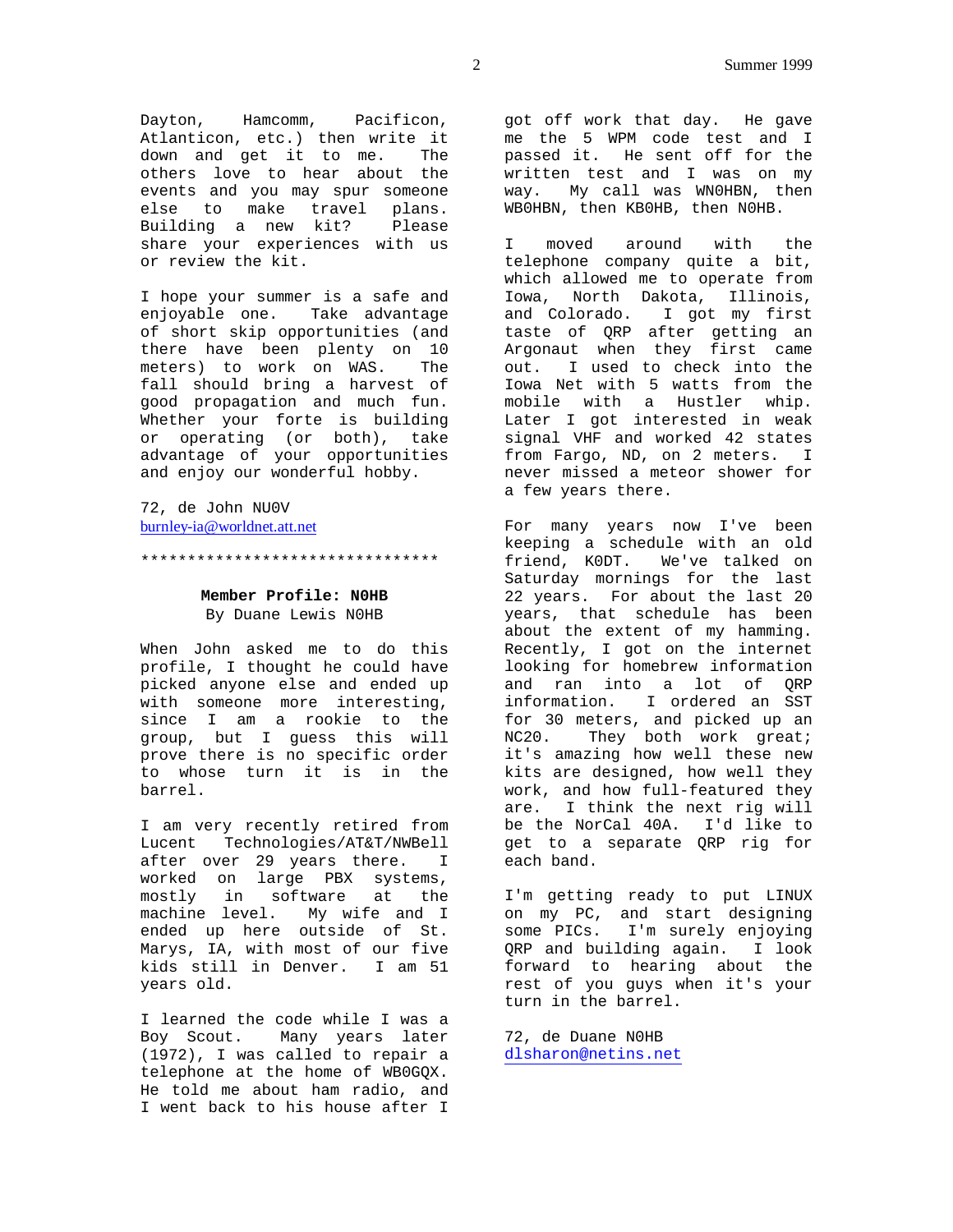**Royal Regens** By Mike Fitzgibbon N0MF



Upon arrival, last (1998) winter's Nov/Dec issue of "QEX", the experimenter's journal published by the ARRL, held a construction article which immediately caught my interest. Written by Charles Kitchin, the article contained the plans to build not one, but two regenerative receivers. Titled "High Performance Regenerative Receiver Design" and running a length of twelve pages, the article covered a lot of ground, including the basics of regeneration, plans for two receivers, a little history, and general building tips. The author, "Chuck" Kitchin, N1TEV, is a radio experimenter and long-time SWL'er, and has spent a considerable amount of time studying, building and promoting these intriguing circuits, so much so that he has widely become known (and deservedly so) as the "Regen King".

After a quick read, my little mind started to reflect upon the contents of my rather voluminous "junk box", because that is exactly the title of the first schematic in Chuck's article, "Junk Box Special"...and hey, I HAD ALL THE PARTS!

BTW, before I go any further, a copy of this article is available to ARRL members for three bucks, and if you aren't a member you only need add a couple more bucks and up the ante to a mere five (see below for address).

Now, I'm not going to go into a lot of detail about building either of these rigs, that's in the plans, but I will tell you this...if you have never experienced a good regen design, you may be in for a shock. I certainly was (quite shocked). There's not a lot "to them", certainly not in contrast to today's multi-IF, IC-laden SMDriddled SW receivers, but there is a reason that the very first trans-Atlantic voice communications were accomplished using regenerative receivers...they perform amazingly well for the astoundingly few components which they contain. In short, I built the Junk Box Special, and then I was hooked.

As an aside here, if you want an interesting qrp-related read, I will suggest you get a copy of Ade Weiss's "A History of QRP in the US, 1924-1960" (see below for source). Any qrper worth his 2N2222s knows of Ade Weiss, W0RSP, a true cult hero in the low-power world, and this treatise on early amateur communication is full of references to Major Armstrong's regenerative receiver. In fact, in the 20s and 30s it was the mainstay of most ham shacks. Many an old-timer cut his teeth on a "genny". At a recent hamfest ( Sioux City, IA) one of my regens caught the attention of several of these "more experienced" hams. The reaction was classic...wide eyes, fixed stare, a slight smile, often opening to a wide grin, and then the opening line "is THAT a regen?...I had one of those when I first started out..." followed by the details, which were usually the beginning to a very interesting story or maybe even two...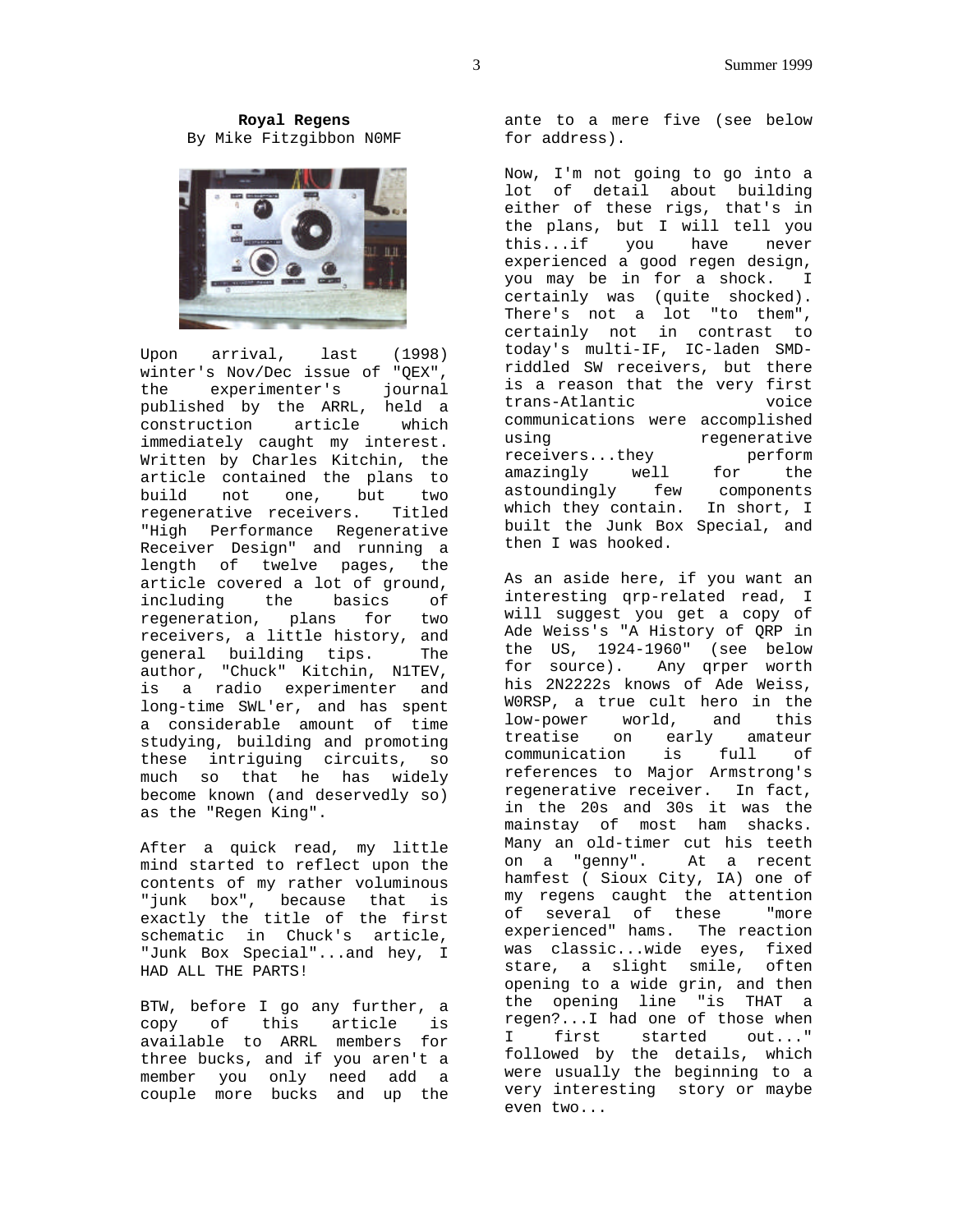Now, if you've gotten this far, I must warn you...regens ARE NOT for appliance operators. If your thing is to sit down, turn it on and let the microprocessor do the walking, this may not be for you. Regens take a little bit of...well, experience, to operate. It's kinda like sailing a boat or flying a plane...you need to make occasional adjustments to the trim to keep it sailing/flying on the level. No, its not difficult, but it does take a little bit of experience to learn where and when to do the twiddling...something that is easily learned once you have a machine to twiddle...hey, it's just plain FUN!

How well do they really work? Here I will first defer to the master, Mr. Kitchin. Early in the into to his "QEX" article Chuck compares a well-designed regen to a direct-conversion AND a superhet, and simply states that it can perform just as well... And what did I find? Well, the Junk Box Special I first built (also see mods below) entirely from a few ordinary parts pulls in literally dozens upon dozens of SW signals from all over the globe. It easily drives a speaker on moderately-strong signals, and makes a very fine general-listening SW receiver.



Figure 2. Interior view of the junkbox special REGEN.

It tunes from 3 to over 12 MHz, covering several heavily-used SW bands. Because of the absence of an IF and its associated filters, the sound produced once a signal is properly tuned-in, is clear, clean, and rich in fidelity. In fact, it sounds a heck of a lot better than a moderately-priced SW receiver I have, and I much prefer to listen to one of my "gennys" over the commercial SW receiver. If you happen to have a pair of high quality headphones...use them! You will be richly rewarded.

After the Junk Box was built, I knew that the second, slightly more complex regen was my next project. It employs a low-noise op-amp and plug-in coils, but is otherwise fairly similar to the Junk Box Special. Its performance is absolutely breathtaking... I wound four coils for it, covering from near the bottom of the BC band (600 KHz) to over 18 MHz, with considerable overlap of all ranges. Regens, by the way, not only make good AM receivers, they also let you listen in to CW and SSB signals as well when the regeneration is adjusted to the high side of the critical point (oscillation threshold).

It sort of provides it own natural BFO, so to speak... SSB signals on the 75, 40, 20, and 17 meter bands are easily copied, and the differences in transmitter audio characteristics because of the great fidelity. It is a blast to listen in on the conversations taking place using a receiver of vintage design and being able to "critique" the signals! I also met a fellow regen enthusiast, Charles Hansen, N0TT, at the Sioux City hamfest who had used a regen receiver to work 160 M. WAS QRP not once but twice (on two consecutive weekends).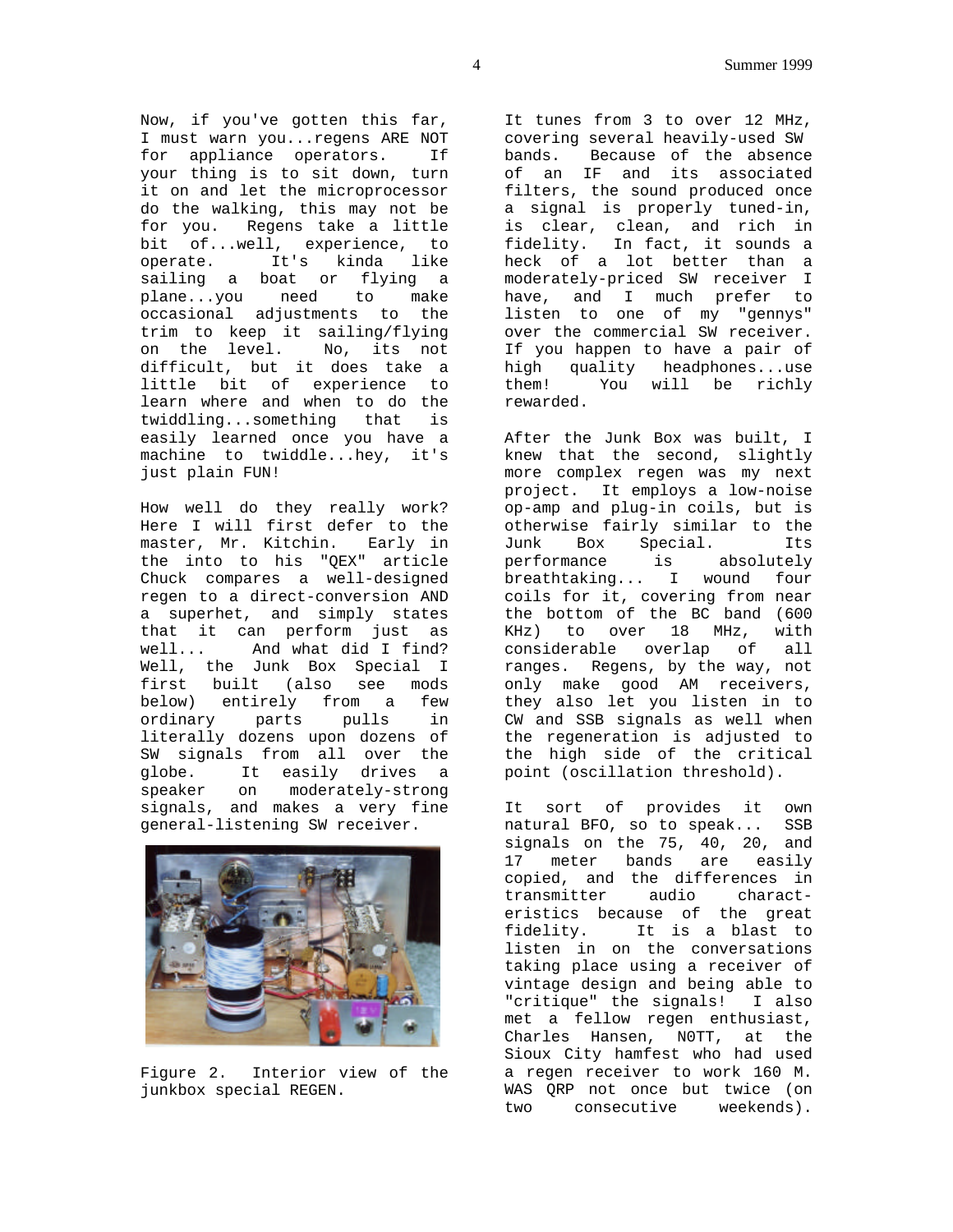Regens can be deadly serious, no?

This second regen is also a real DX machine. It uses a very quiet Analog Devices AD745JN op-amp and a J310/2N4416A oscillator/detector, coupled with a 2N2907 RF amp on the front end. This adds up to a very sensitive rig. I added a Ten Tec 2-watt audio amp (board mounted on edge, left side in the photos) to drive a speaker, but it does not need the TT amp if only headphone operation is desired. I spent a few bucks on this one. Reduction drives (see parts list below) are used on all three caps...and that really adds to the "tune-ability" of the radio. In fact, the main tuning cap travels so slowly that the second smaller 8:1 drive 20 pF bandspread cap is almost redundant, although it does make tuning even easier. This radio resides on my nightstand and enjoys continual, daily (nightly) use. As can be seen in the photos, it uses two 9 volt batteries, but a circuit for an AC power supply is provided by Chuck should your listening be so inclined.

Now, it is true that there is one small short-coming to the regeneration scheme, occasionally encountered when tuning around in a very crowed portion of a SW band. But, it is a problem that seldom raises it's head, and one that must simply be put up with, i.e., regens tend to "pull-in" to a very strong signal if you try to tune to a very close, adjacent but weaker signal. That is, the tuning point tends to "gravitate" to the stronger signal. By close I mean within 10 or maybe 15 KHz. It depends a bit, of course, upon the particular circuit which is employed, but it is an inherent liability (albeit slight) of the design...but, DO NOT let this sway you from building... So far as I have found this of little practical consequence a great majority of the time.

Take a look at the accompanying photos. As Chuck sez in his building tips, use a metal front panel to eliminate handcapacitance effects and keep your coil away from metal parts.

The Junk Box Special uses

extremely common parts, including a 2N2222 RF amp, MPF102 detector, a LM386 audio amp, and a 35 mm plastic film can/pill bottle for a coil form. The capacitors can often be found in the junk box, and if not, are available surplus from Dan's Small Parts (where I got mine-see below).

There is one modification (and simplification) to the Junk Box Special, which was provided to me by Mr. Kitchin himself: change the 5 volt Zener diode in the circuit to a 6.8 volt unit, and



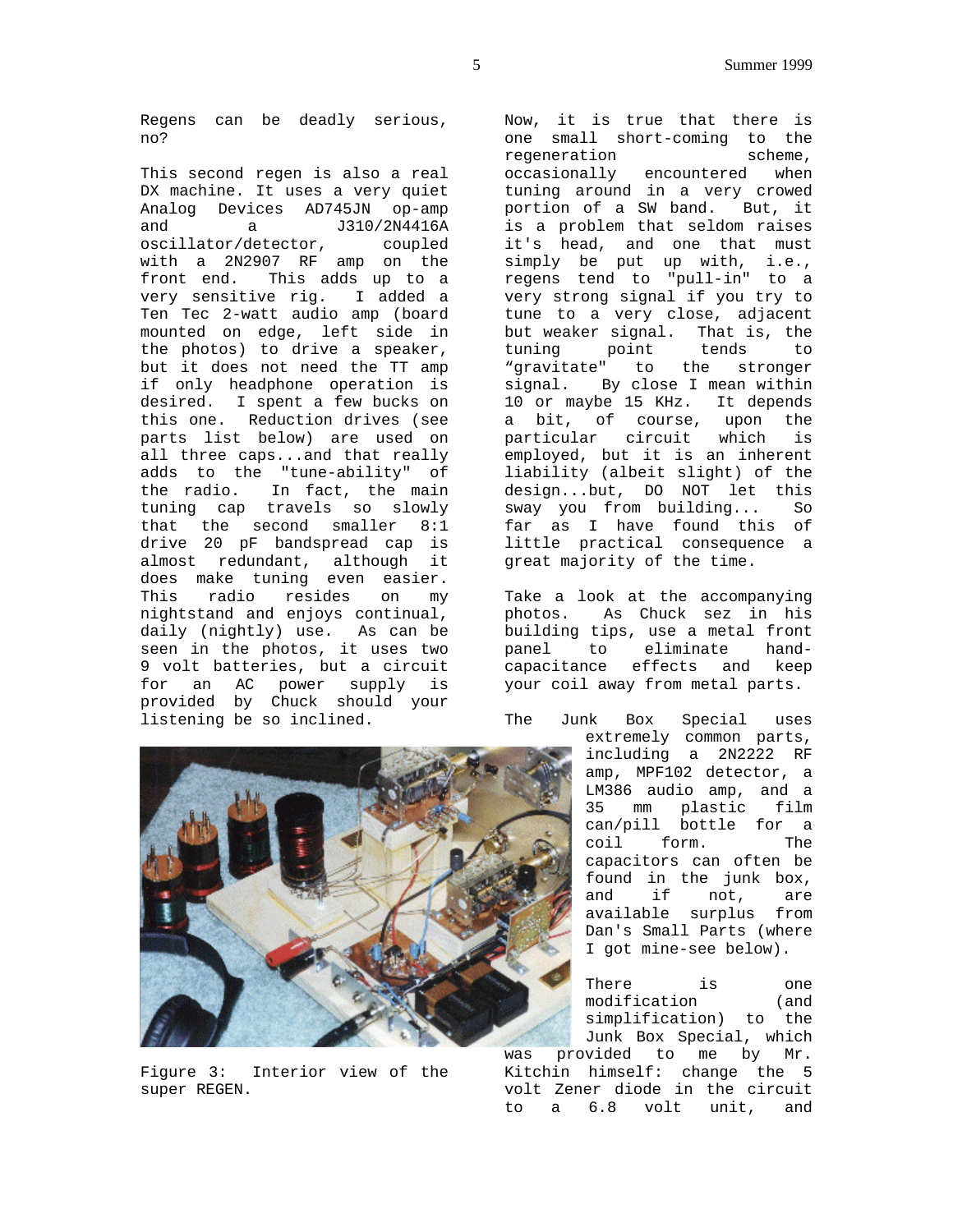substitute the choke made from a transformer primary to an ordinary 5.6 K ohm resistor (any wattage will do...). This mod will increase the performance even a little bit more. BTW, Chuck is a very helpful, friendly guy, and he seems to have a soft spot in his heart for regen tinkerers. His E-mail address is listed in the article should you have a question or discovery...

Regeneration is a technology that has been long with us. Although of late it has been largely neglected, it offers surprising performance when employed in a quality circuit utilizing modern solid-state components. Give yourself a treat and build one of these simple yet exciting rigs, and experience a true blast from the past.

### **Resources / Parts List**

ARRL, 225 Main St., Newington, CT 06111-1494; ph. (860) 594- 0200 E-mail: hq@arrl.org

"History of QRP in the US, 1924- 1960" by Adrian Weiss, W0RSP available by priority mail for \$15 from: Adrian Weiss, 526 N. Dakota St., Vermillion, SD 57069

Air vari-caps are available from Dan's. The ones used in these regens are listed as 5-section caps at a cost of \$7.00 each. They have three 35 pF sections, one 100, and one 90 pF section. You can use many junk-box type caps, these from Dan's are smooth operating and relatively small. They are also quite versatile in that their five different sections can be paralleled together as needed. Dan's Small Parts and Kits, Box 3634, Missoula MT 59806-3634

http://www.fix.net/~jparker/dans .html

72, de Mike N0MF mjfitz@uswest.net

### \*\*\*\*\*\*\*\*\*\*\*\*\*\*\*\*\*\*\*\*\*\*\*\*\*\*\*\*\*\*\*

### **Tall tower, small power........** By Jon Book KB0EDE

It is not often one gets a chance to go QRP, ....like having a 1283 foot tower normally used for Broadcast use,but for QRP use. That being the case, ham radio and broadcasting often go hand in hand when you have a scheduled down time for tower repairs....that is if you work and play at the same place. There is always at least one ham in every broadcast station...hard to believe isn't it?

In August of 1998, I received a call that a tower crew was to be at the TALL Tower (a facility which houses 3 FM; 2 TV; trunking radio systems, etc,) for a multible evening of transmission line repairs for the TV stations. What JOY......here I thought that I would be placing my 100KW ERP FM Station on exciter peanut power of just 20 watts and wait about 5 hours during the overnights and just sit around and do nothing! How boring! When one sits at a site and waits for the tower crew to perform repairs, it seems like forever, not to mention hungry. Sorry, no vendo-land at the transmitter sites, just bad water in the drinking fountain.

I decided a few days before the project to begin at the tower site, that I might make this a Most interesting scenario of QRP DX and see what happens.

My equipment taken along with me that week was: a MFJ-9040 cw transceiver; a MFJ-971 tuner; a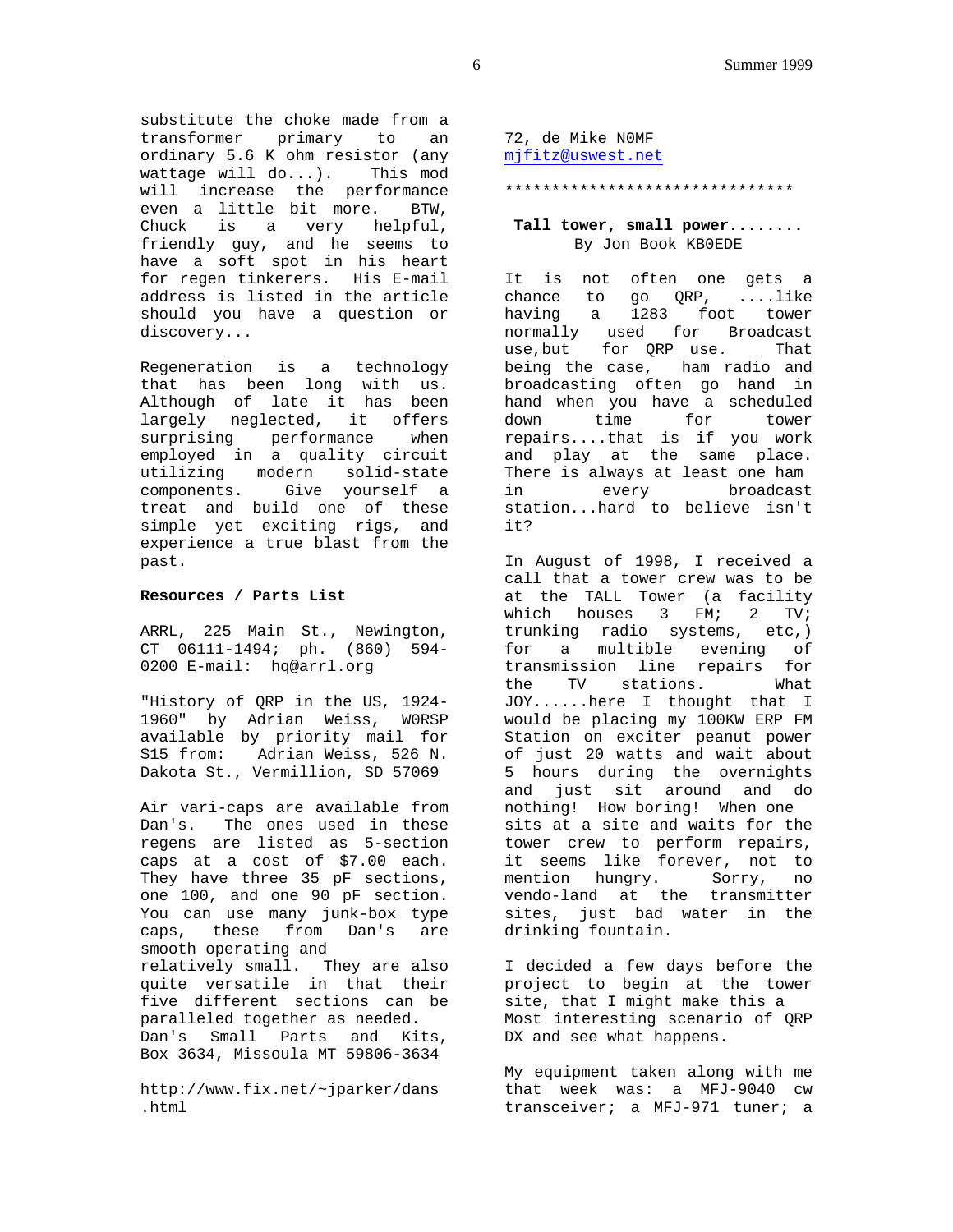MFJ CWF-2 filter; a MFJ paddle, gel-cel battery and some spares; A radio shack DSP unit; headsets, adaptors; cables; antenna coax cables, etc. You name it, I probably brought it along those nights with me including the usual tool kit. Several engineers at the site remarked that it looked like I was moving in for a long stay But one needs to experiment on the needs of qrp supplies......maybe less is better, at least.

That is what I hear for qrp now then, isn't it? I will have to convince my car trunk about this the next time I go play ham radio with QRP cases,etc.

Upon the day before the scheduled tower maintenance night, I strung a 150' long wire out the building front door from the microwave tower to a small tree located near the site and connected the ground system to the tall tower. Since the broadcast stations will be either OFF the AIR or at extreme low power, this might prove to be quite interesting for a good QRP night! I had hoped that MURPHY didn't show up this night as he usually does during fun projects....just my luck, MURPHY took the week off!

The following night, I appeared at 11 PM at the transmitter site in order to get things ready For the tower crew. As things went by, I started to get the QRP station up and running at 1am and sent a CQ/QRP at 2am. To my surprise, I was able to get 599+ signals from Florida; North and South Carolina; New Jersey; New York; Vermont; and even CUBA. How quaint! It seemed that 7.010 was pretty hot that night, but I did tune up to 7.060 locations looking for other qrp operators. By the way, there were plenty of die hards on the air....oldsters! I had thought that only young people stayed up late at night or just operators who love to watch the infomercials on tv, but this was a dedicated group of qrp operators ..yessiree bob.

For once, I felt like I was the DX Station and at the other end of the receiving locations, were the mosquitos! Speaking of mosquitos, the facility had plenty of them....thirsty ones too! That being a problem, I forgot to bring the bug spray to keep those nasty critters from putting the bite on me the first night, but the following nights, the spray and qrp was a wining combination. By 5am each day, I had to quickly take the gear apart and pack it for storage for another night of fabulous dx'ing.. I am not sure which was longer, settting it up or taking it down for storage but it was fun and and it was exciting.

Since I also do engineering for a 3 tower directional AM Station array (3 towers located next Door to the TV Tall Tower) I am wondering how this would work for QRP? Of course, it's tuned for 1420 Khz, but it would be exhilarating to see just what results could be made with 5 watts of cw to a large hunk of pipe up 625 feet with a tv batwing antenna atop the tower.

But then again, putting a receiver on that large directional array, I wonder just how many 1420 stations I could pick up? This is my next project.......qrp on a directional array or just shortwave listening.,.it is a puzzlement.

72, de Jon KB0EDE broadcast@juno.com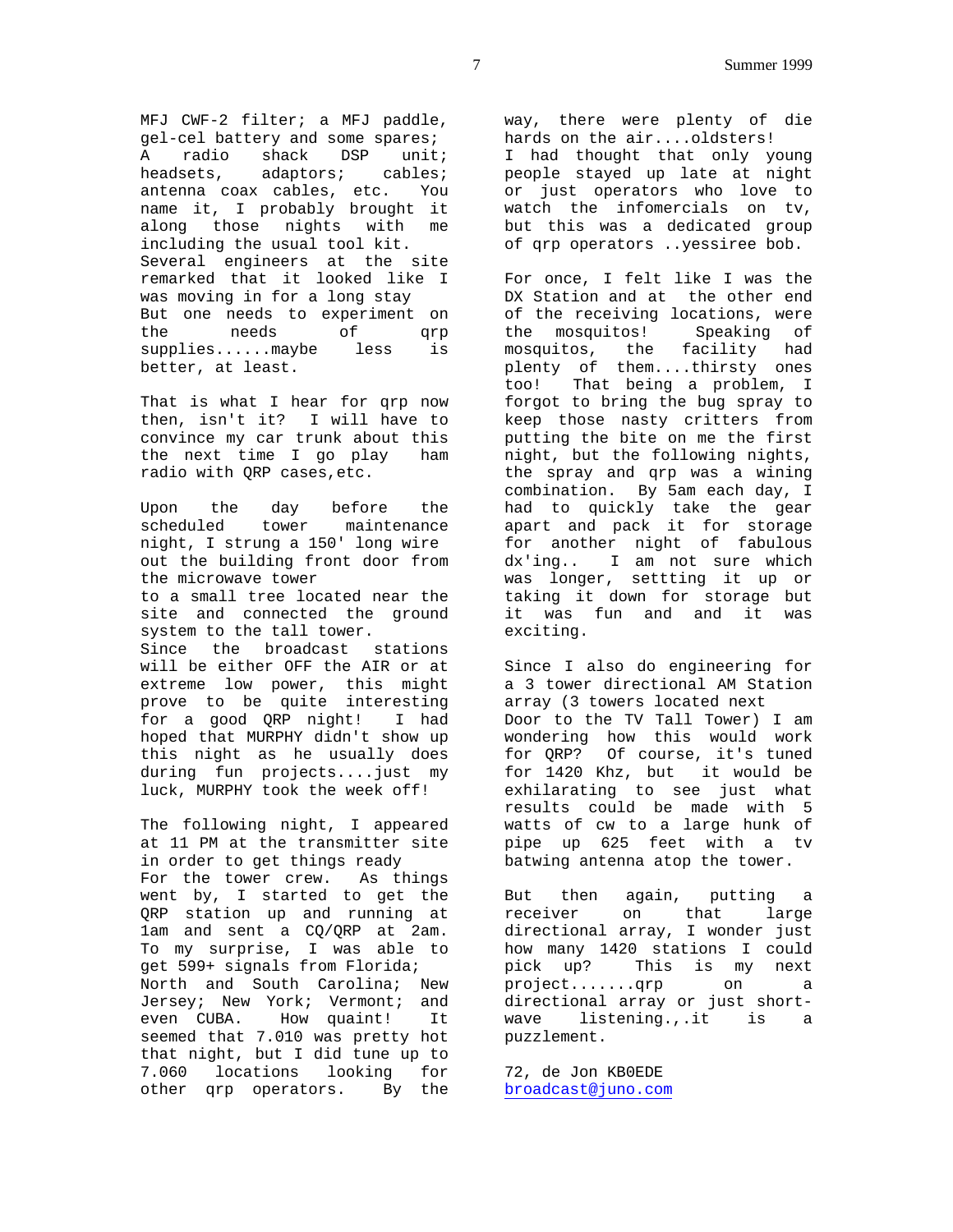# **An Accurate Voltage Reference** By Adam Kanis AK0P

In this small piece I will present a very simple circuit for building a decently accurate voltage reference. I didn't even develop the circuit, it is pretty much straight of the National Semiconductor data sheets.

Most of us have DMMs that are reasonable but not perfect. Typically accuracy might be 0.5% at full scale. Other DMMs are more accurate, some less accurate But what do you do if you want to check on your DMM to see if it is someplace close to its stated accuracy? How close?

This becomes especially true when you check a voltage measurement with 2 meters, and get 2 different answers. As the saying goes, a man (or woman) with 2 watches never knows what time it is.

What you want is a known voltage to present to the meter, and see if it reads it correctly. The problem is, most people don't have a NIST laboratory grade voltage standard, I know I

certainly don't. Here is a circuit that you can build to give you a reasonable quality voltage standard. The specs for the devices used claim 0.1% accuracy - but I have no way at home to verify that. Even if it were 2x worse than claimed, it would still be a respectable 0.2% - not bad! By the way, you can save about a dollar by purchasing 0.2% or 0.5% devices, but I would recommend against that - build the darn thing once, and build it the best you can. The \$2-4 in overall cost saved will come back to haunt you when you realize that errors are cumulative - if the standard and the meter are both off by 0.5%, in the appropriate directions, you total error can be up to 1%, and still be in spec. And sometime in the future you MAY have the need for an accurate voltage determination.

Parts List: U1 - Nation Semiconductor LM4040AIZ-2.5 (available from DigiKey \$3.47) U2 - National Semiconductor LM4040AIZ-10.0 (available from DigiKey \$3.47) R1 - 3.3k ( 1/4 watt R2 - 2.2k( 1/4 watt

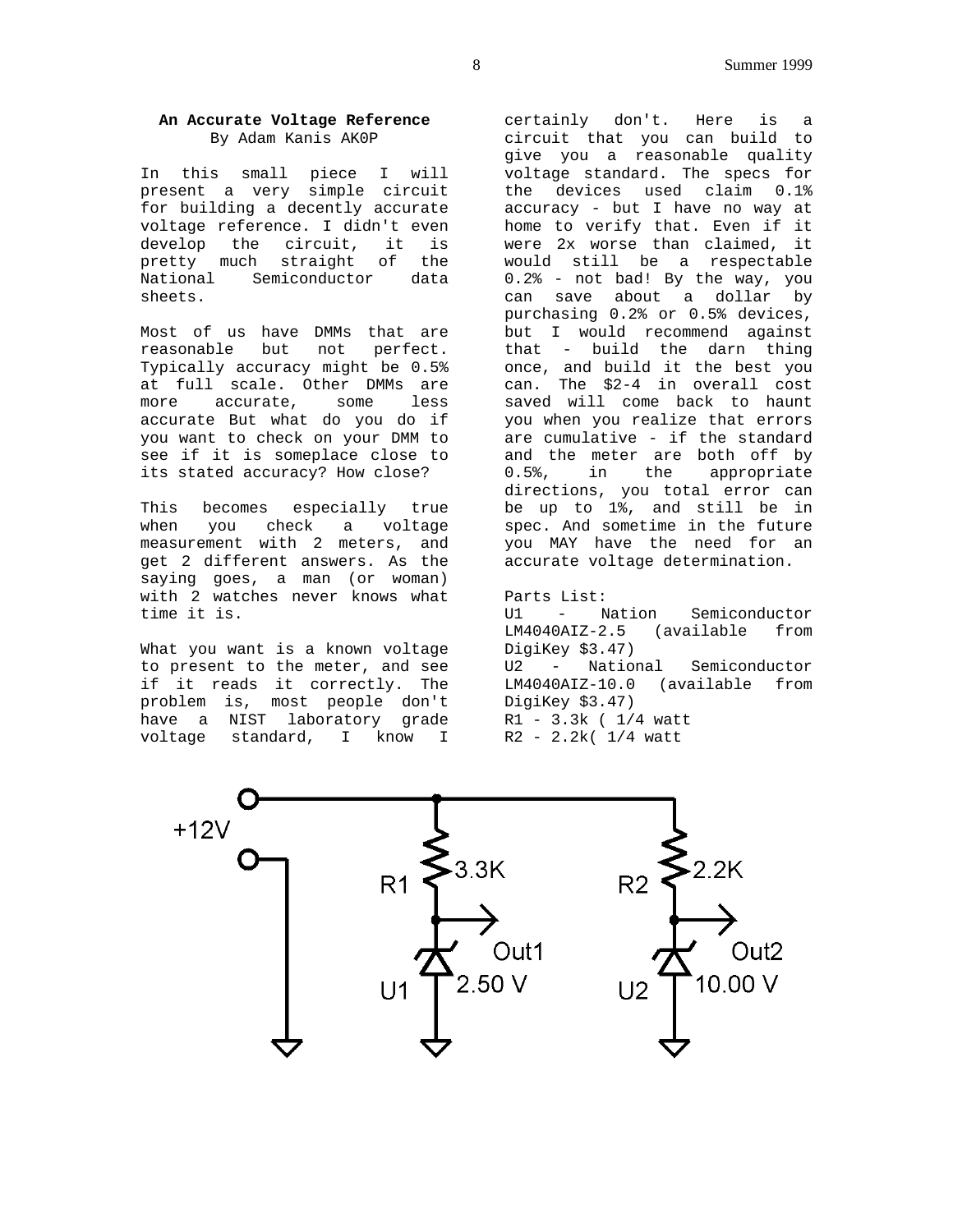The circuit above is how I currently have mine built. I plan on adding the 4.096 V and/or the 5.00 V devices in the future (the 4.096 V unit is made for giving a "full scale" voltage to a 12 bit A/D converter). The resistor values are not sacred, if you wish you can use the same value for each resistor. The values here give a current load of about 1 mA per device [(Vin-Vout)/R]. The devices can handle a maximum of 15 mA, and there is a minimum current required, but I don't recall it off-hand.

I didn't install a switch or any short-circuit protection, though I probably will do both, since it is possible to short between ground and the supply rail with a meter probe on my version. If you don't wish to have the 10 volt device working, you can use a 9 volt battery supply. I built mine using a Radio Shack experimenter board. I'm sure it can be built using "ugly", PC board, or even wire-wrap construction. The enclosure and connectors for power-in and voltage-out are up to the builder. I used a coaxial power connector for the power-in, and a screw-posts for the outputs. Two loops of cut-off leads serve as the ground contact points for the voltmeter probe.

Using the unit I built, I have confirmed that all my DMMs are performing better than spec on the voltage ranges covered by this voltage reference. I have used it to calibrate an inexpensive digital panel meter I am using with my solar energy setup.

Where to go from here. If one could match resistors to a reasonable accuracy, it should be possible to make a precision voltage divider to give outputs say of 0.100, 0.250, and 1.00 V.

That will be the next add-on for this. Let me know if any of you have success with this.

72, de Adam AK0P adam-kanis@uiowa.edu

\*\*\*\*\*\*\*\*\*\*\*\*\*\*\*\*\*\*\*\*\*\*\*\*\*\*\*\*\*\*\*\*

**Summer QRP Adventure** By Daniel Case KB0JUL



In a previous issue of the Iowa QRP Journal, I wrote about some of my experiences operating QRP from college at Iowa State University. My setup has been quite effective, and I have managed to work a number of states and even some DX on twenty meters, with an indoor dipole that runs around the room near the ceiling.

This summer, I am an intern with a seed company in Hampton, Iowa. Hampton is several miles from Ames or my hometown of Beaman, so it was necessary to secure an apartment for the summer in Hampton prior to starting work. Of course, as an amateur radio operator, I was looking for a place to stay that, in some way, would enable me to remain on the air throughout the summer. Unfortunately, the apartment search yielded a slim picking and I ended up in an eighty+ year old, brick and steel apartment building in downtown Hampton. With no apparent workable place for an outdoor antenna, it was quickly apparent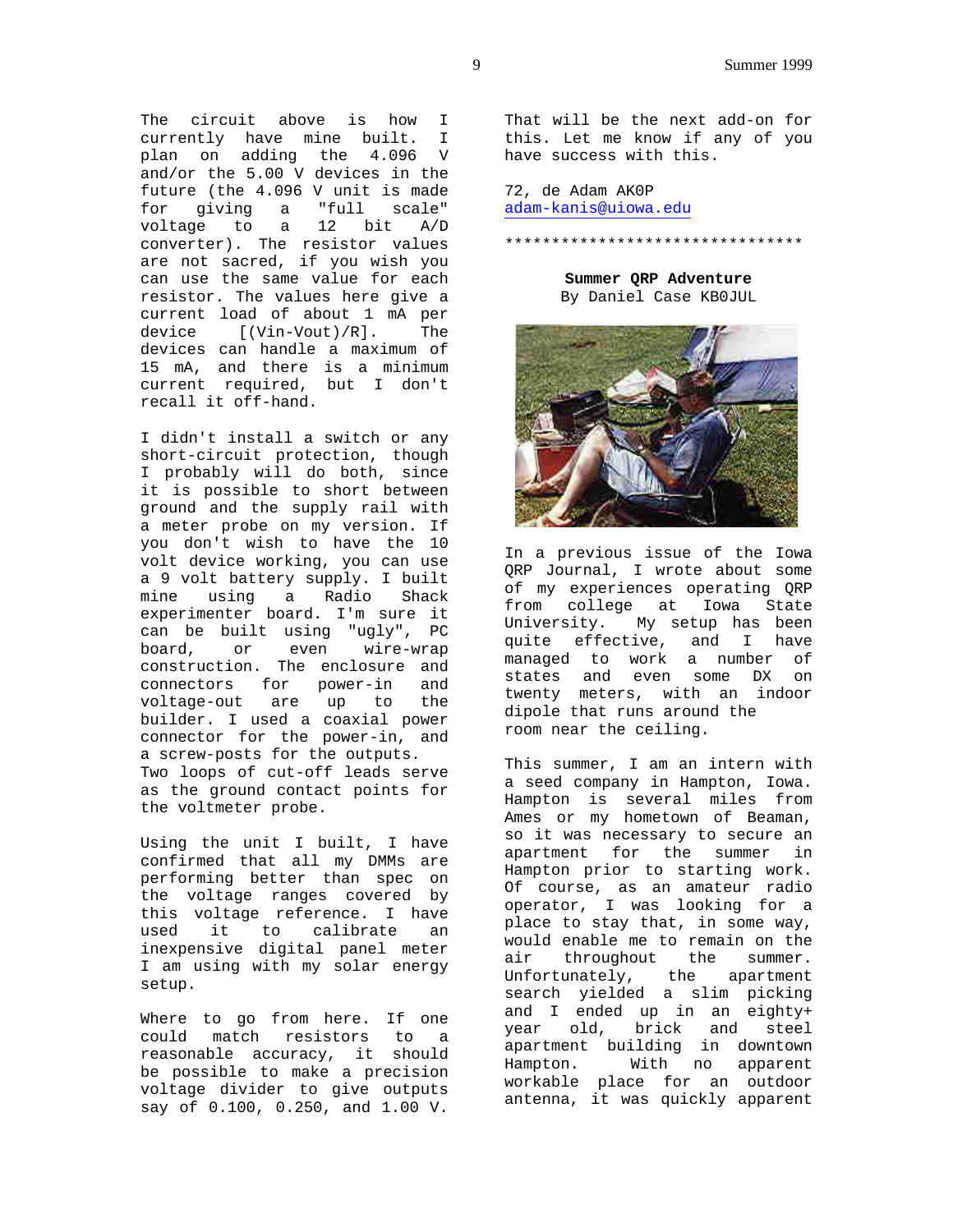that I would have to be creative with my operations.

Since I have enjoyed great results with the indoor antenna setup in Ames, I decided to try this approach first. I constructed a twenty meter dipole out of small gauge Radio Shack wire. Instead of using 50 ohm coax, I used TV twinlead as a feedline. I have never used this approach before, but I wanted to give it a try. Unfortunately, this antenna would not load up very well at all. I gave up on this, and borrowed the antenna that I use in Ames. This antenna was strung around the apartment, much in the same manner as it was in Ames. To my delight, it did load up well with the Argonaut 509 and put out a solid 2 watts.

I tuned around the band and heard a lot of strong signals. I answered many strong stations calling CQ. Unfortunately, no one would answer me! All of the settings were correct on the radio, the SWR was in check, and the radio was pushing at least 2 watts according to the wattmeter, but I was unsuccessful at ever getting another station to answer me. I was quite discouraged that this setup would not work in the apartment. I concluded that my signal was just not radiating out very well through the brick and steel construction of the building. Being surrounded by brick, cement, and other metals is not the most ideal QTH for QRP, or any mode for that matter (VHF/UHF is quite dead up here too!)

It was back to the drawing board, so that is when I decided to go "to the field." Beeds Lake State Park is located a couple of miles northwest of

Hampton, and I located an ideal operating area on the north side of the lake. There is great access to this area, not much traffic, several tall trees, and a great view overlooking the lake. I constructed a 40 and 80 meter dipole, and took the equipment out to the park.

Recently, I read some postings on QRP-L about using 16oz plastic water bottles to launch antenna wires or supports into trees. I found that this works quite well. The filled water bottle has more than enough weight and momentum to carry the nylon rope that I used as a support for the antenna. After a few throws, I had the rope on the right branch, and successfully hoisted the 40 meter dipole up in the trees.

This setup performed quite well. The dipole needs some fine tuning, but it did load up and I was able to work a few stations on forty meters. I also managed to check into the 3905 SSB Century Club Net. Not many stations check into the net operating 5 watts QRP portable. It was fun to actually be on the air, even with all of the strange looks I received as people drove by wondering what in the world I was doing.

It takes time to set up all of the equipment in the park, and of course, the weather doesn't always cooperate. I still wanted to set up a station in the apartment. One evening, I was reading Richard Arland's (K7SZ) new book, "ARRL's Low Power Communication: The Art and Science of QRP." I came across the chapter on antennas, and in that chapter Richard talks about some of the antennas that QRP'ers can utilize. That's when it dawned on me to try an end fed antenna, hanging out the window of my apartment! I cut a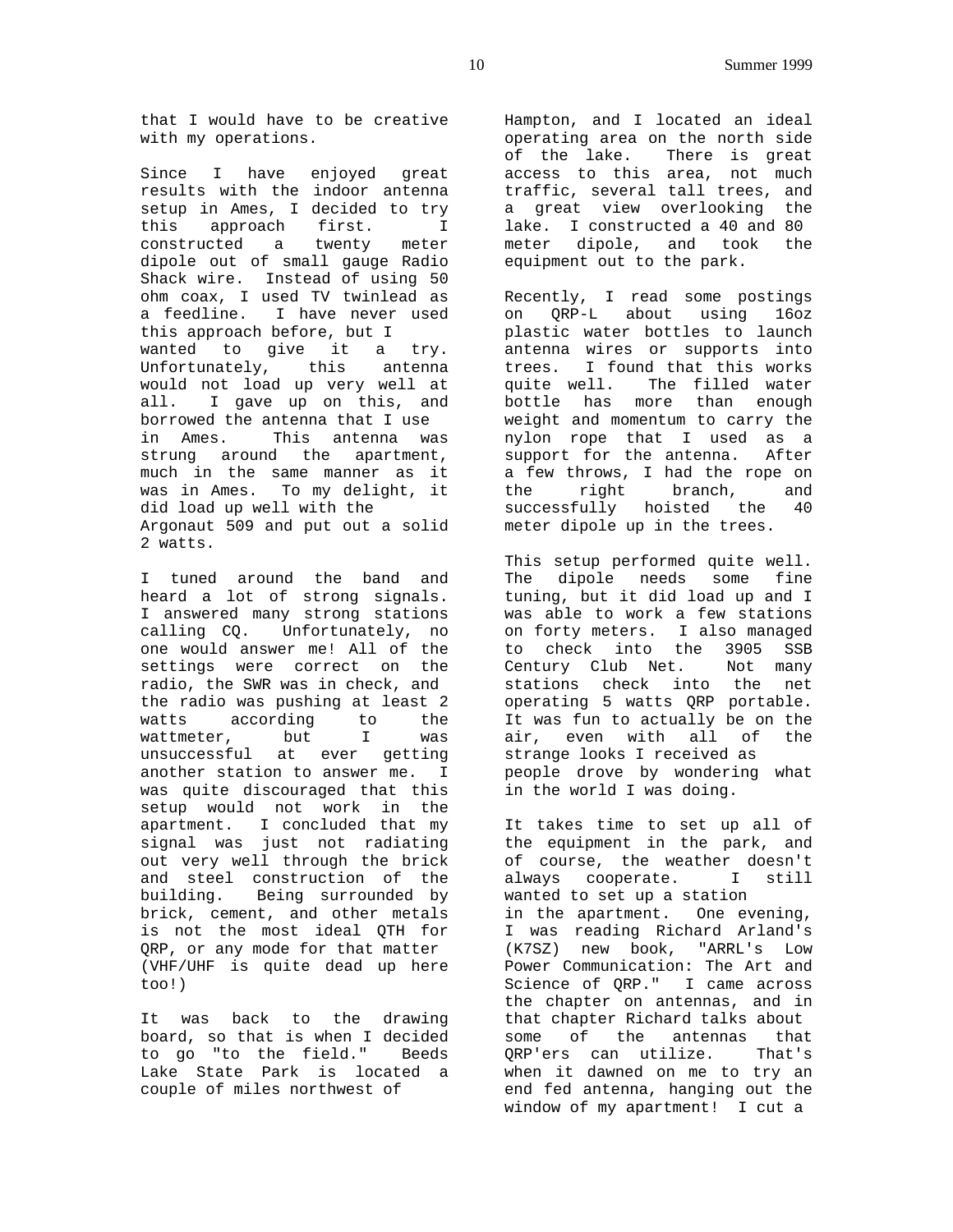1/2 wavelength wire for 20 meters, and suspended it out of my window down to the ground in the alley below. This was connected to the tuner, with a counterpoise wire attached to the ground and run around the room. I was skeptical that this antenna would work. Upon firing up the rig, I was amazed that I was hearing so many strong signals! I tuned around and heard KQ2U calling CQ. I answered him, and to my amazement, he came back to me! Unfortunately, the QRM was pretty bad that evening on 20 so I lost him. I tuned around some more, and came across another station putting out a CQ. I answered him, and managed to have an enjoyable ragchew. The end fed wire really works! I look forward to working many more stations with this setup.

I have discovered that no matter what the situation, there is a way to make QRP operation possible. It just takes a little perseverance,<br>experimenting, and some experimenting, patience. The thrill of working stations across the country and around the world with a couple of watts and a simple antenna is more than worth the effort!

72, de Dan KB0JUL drcase@iastate.edu

### **Sioux City Hambree is a hit!** By John Burnley NU0V

\*\*\*\*\*\*\*\*\*\*\*\*\*\*\*\*\*\*\*\*\*\*\*\*\*\*\*\*\*\*\*\*

(Editor's note: the following was posted to IAQRP-L and is reprinted with permission)

The hamfest held in the Sioux City area this past weekend was a total blast! It was a great event and I look forward to it next year.

The Iowa QRP Club had two display tables and it was filled with QRP goodies. Mike KI0AF brought boxes of projects and it was showcase material. I'm doing this from memory so I know I'll forget some items. Mike brought his punch pad SSTs (made from using a sheet metal punch to make the small pads which are then glued to a printed circuit board; components are then soldered to the pads) for 40, 15, and 10 (yes he really does have one). His just completed 2N2/40 rig (of NorCal fame) was really impressive. The designer (Jim Kortge) did a fabulous job and Mike really did an FB job in building it! He also brought two of his regen receiver projects (works of art), OHR WM-2, OHR DDS-1, OHR 100A, LGD QRP autotuner, and a set of NorCal paddles. I know I've left something out and I apologize to Mike in advance.

Larry (WB0RMT) brought his homebuilt complete station consisting of a Dan's NWxx rig, Dan's tuner (parts kit), power supply, and NorCal paddles. It's an impressive station setup with all three projects in matching cases. Larry (like Mike) is an expert builder and really dazzles me each time I see one of his creations. He also brought his NC20 with mods (of course.....those of you who know Larry understand hi..remind me some day to tell you about the  $HW-8$ ), a keyer (altoids tin), and his modified Pixie II.

Ade Weiss (W0RSP) brought his 'pride and joy' SST, an receiver kit and homebrew transmitter both mounted in the same altoids tin. He also brought a HW-8 that drew a lot of attention from all those who have built Heathkit projects. Ade was also a tremendous help at the display table answering questions and promoting the good word. He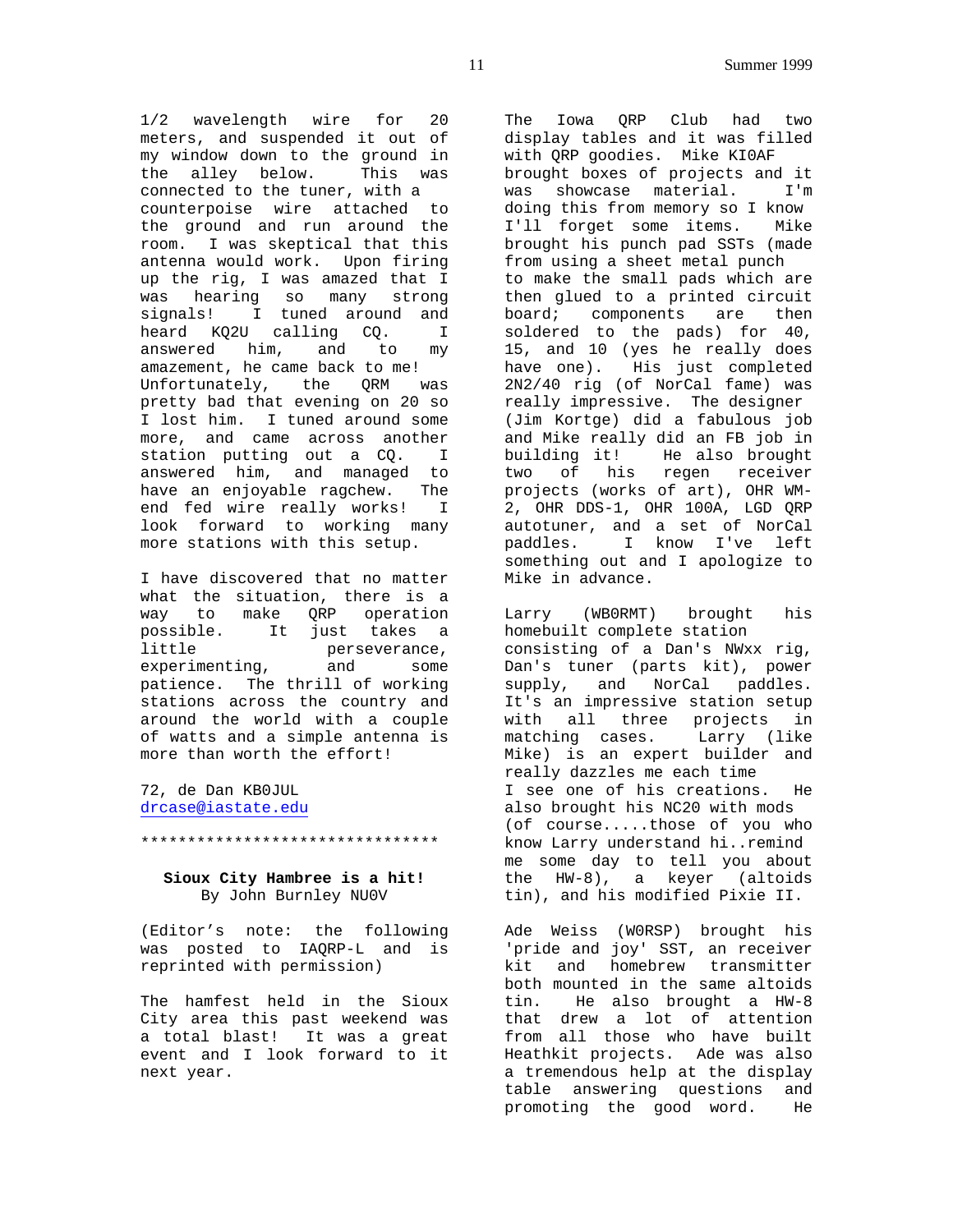really knows how to sniff out the bargains at the flea market as well. Ade also did QRP presentations on Friday and Saturday. He did a great job (as usual).

Paul Sipes KB0JIT brought a 40 meter transceiver, Heath tuner, power supply, and two slinky antennas. He had these items on display up in the QRP room (we had the room all day for QRP!) where the presentations were held (and yes the slinky antennas were up stretched across the room). Paul also presented a kit building forum and did an FB job! Paul is another expert at building and judges our annual building contest.

Jerry Huldeen (WB0T) brought his complete MFJ 9040 station (one that he used to win the QRP section for Iowa in one of the major contests...I'm sorry I can't remember which one). Jerry also split a presentation with me and he covered reading propagation charts. You did a great job Jerry!

Jim (KC0???....I really apologize for not writing your call down) brought a miniature homebrew set of paddles and single lever paddle (future newsletter articles). Those were a real treat and got a lot of compliments. Wait till you see these. Talk about portability!

I brought an NC20, 38 Special, MFJ 9017, KnightSmite, Pixie II, and a TenTec 6 meter receiving converter. I split a presentation with Jerry as well. It was my first and I must say I admire all you who get up in front of others and promote QRP. I was nervous and made plenty of mistakes (but hopefully covered well hi).

The Iowa QRP club sponsored a building event on Friday night. Several members got together and built the FB40 kit from the NJQRP Club. It was great fun but I've been sworn to secrecy about any of the details. The following hams participated: Shirley W0OOZ, Jerry WB0T, Mike KI0AF, Jeff AA0PN, Larry WB0RMT and son Alex KC0EBK, Paul KB0JIT, and John NU0V. All I can say is that the hotel will allow us to return. Thanks again to the NJ group and George Heron for helping us with the kits.

On Saturday IAQRP had a QRP luncheon for everyone interested. During the lunch Jerry (WB0T) and John (NU0V) were given certificates of appreciation from the club. Jerry does a lot of work (behind the scenes) for the club and really is busy helping the club to prepare for the Sioux City hamfest. I would like to thank all those involved for the certificate. It was a great honor. The lunch was fun with a lot of good QRP fellowship!

I would also like to thank the following people / organizations for donating items for IAQRP to give away in Sioux City. Gary and Brad from Embedded Research provided a Tick 4 EMB kit; Paul Washa donated a copy of Rich Arland's new book 'Low Power Communications; Mike KI0AF provided a Tick EMB kit, and MFJ helped us out with some anniversary mugs. All went to good homes and again my thanks.

Also thanks to Larry (WB0RMT), Mike (KI0AF), Jerry (WB0T), Paul (KB0JIT), Ade (W0RSP), Jim (sorry but I did not write your call down), and I know I've left someone out (apologies in advance) for helping out at the display table. It was a lot of fun and all of you made it a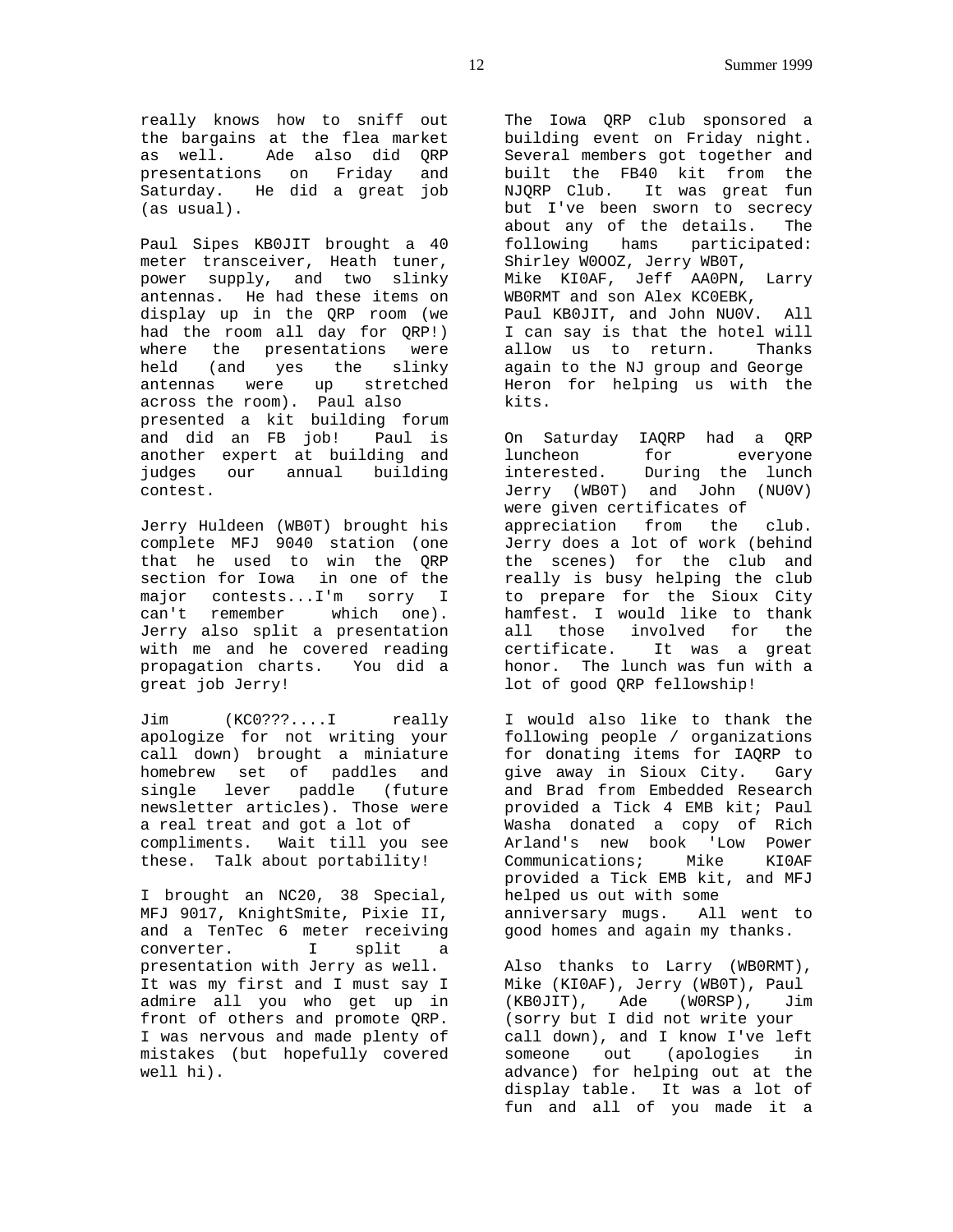success! Also cudo's to the vendors who supplied info on their products: Small Wonder Labs, Embedded Research, TenTec, MFJ, OHR, Hands Electronics, and Kanga US. If I've left anyone out my apologies.

Finally I want to again thank Ade (W0RSP). At the end of his presentation on Saturday (in front of a packed room) he paid me quite a few compliments. I was and still am totally stunned by the recognition. He then presented me with a gift which I will treasure forever. He gave me a first edition copy of his book 'Joy Of QRP' and an original copy of his CQ article which started it all. Both are autographed and inscribed with a message to me. I cannot thank you enough for your gift and I can't tell you how much they mean to me. You are a true friend and a gentleman and again I thank you.

Sorry for all the bandwidth but with all the fun over the weekend I'm really energized and excited about our special niche called QRP!

72, John NU0V burnley-ia@worldnet.att.net

\*\*\*\*\*\*\*\*\*\*\*\*\*\*\*\*\*\*\*\*\*\*\*\*\*\*\*\*\*\*\*\*

# **Adding Receiver Incremental Tuning (RIT) to the SW40+ QRP Transceiver** by Jim Larsen AL7FS

(The following article was copied from the author's web site and is reprinted here by permission. Visit Jim's home page for a wealth of QRP information at: http://www.qsl.net/AL7FS/ )

Visit the Alaska QRP Club HomePage at: http://home.gci.net/~bhopkins/ak qrp

In an earlier article I discussed building an 80, 40 or 20 meters superheterodyne (superhet) CW transceiver (2 watts). The theory within the radio was covered in an online course called Elmer 101 and was published in QRPp (NorCal QRP Club). This radio is from Small Wonder Labs and is called the SW40+ (mine is for 40 meters). (If you can access the referenced material at the end of this article, you will find a wealth of additional information including the SW40+, schematic, kits, and other items mentioned in this article.)

### **The RIT Upgrade**

I recently decided I needed the Receiver Incremental Tuning (RIT) add-on for the SW40+ transceiver that I use for business travel trips. I ordered the kit and shortly thereafter, I was melting solder and building up the small PC board RIT. After the modification, I found that my frequency range had changed from 7.009-7.044 down to 7.009 to 7.033. This was what was predicted in the RIT Instructions.

I began to tack on capacitors to the bottom of the board to change the value of C8. I followed the range suggestions in the Instructions sheet but nothing I did seemed to improve the tuning range. I finally gave up on C8 and left it at the stock value even though my tuning range was still reduced.

Again, per the Instructions, I changed C7 (68 pf in my case) to move the range back up the band. I chose to use the next smallest value in my parts drawer (56 pf - I did not go all the way down to the 47 pf in the chart in the SW40+ manual) to give me a range of 7.0226 to 2.047. (Thank you, NorCal Capacitor Kit.) I also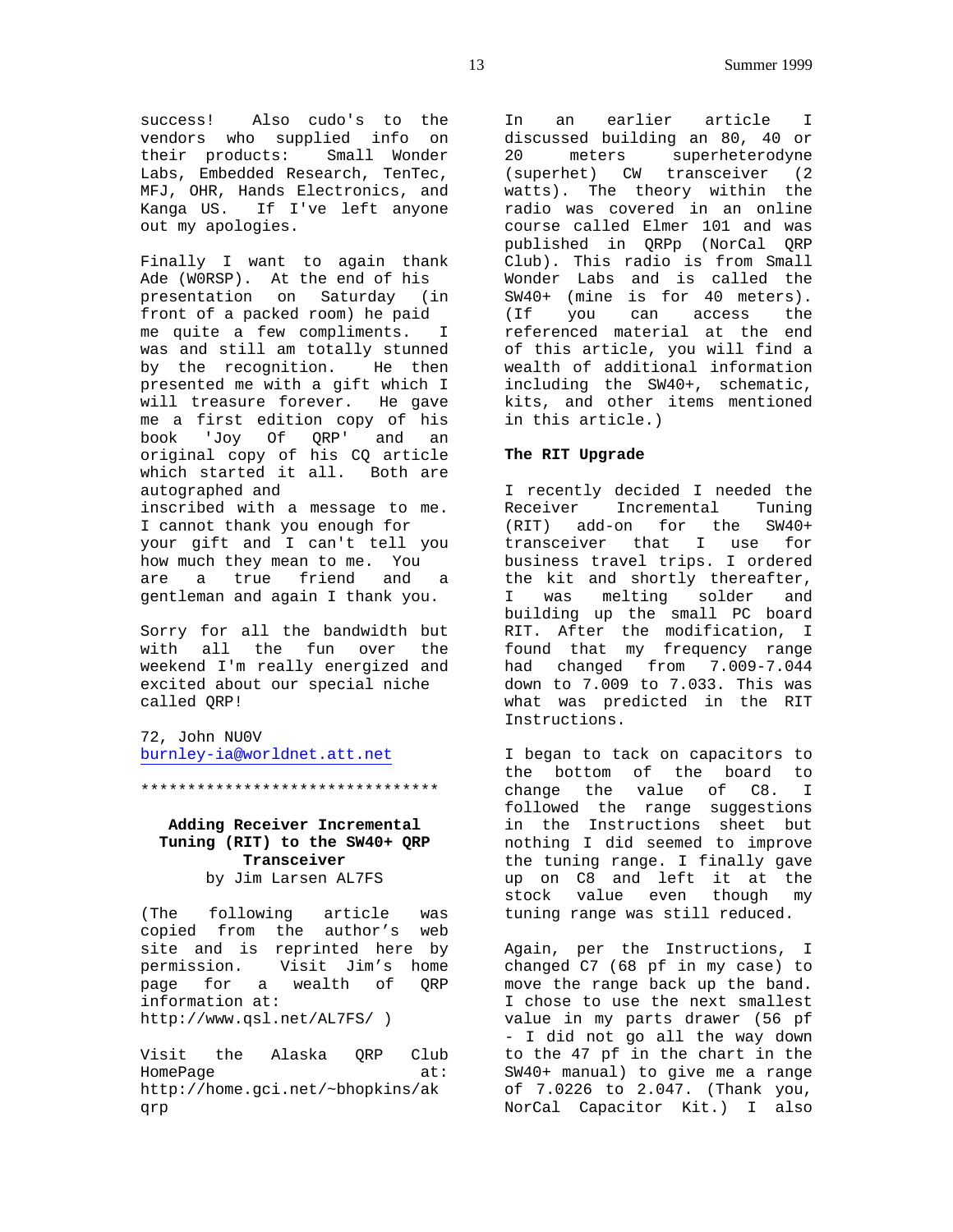tweaked on the spacing on L1 to help bring the range closer to what I needed. I decided this new range was ok as I seldom use my extra class privileges and it gave me a more even spread on the dial. The RIT works as advertised and I am sure I will enjoy this when I call CQ and have to tune around for stations. I have found stations off frequency by over 1 kHz from time-to-time.

There are no new contacts with the SW40+/RIT but I expect some on my next business trip to the Lower 48. This is primarily my travel rig. The power output to a slightly mismatched inverted-V antenna reads 2.8 watts on the Oak Hills Research, OHR WM-2 wattmeter. I suspect it would read closer to 2 watts into a 50 ohm load.

For you Spartan Sprint folks, the SW40+ with the RIT now weighs 11 ounces. I have the SW40+ custom case. Batteries are 8 ounces, Micro-Key is 1 ounce, and Kenwood earbuds are only an ounce or two. The next addition to the SW40+ will be a built in Tick Keyer. With all these upgrades, I now just need to be in the Lower 48 for a Spartan Sprint.

### 72, de Jim AL7FS AL7FS@QSL.NET

References:

### SW40+

transceiver:(http://smallwonderl abs.com/swl\_swp.htm) •Receiver Incremental Tuning (RIT) addon:(http://smallwonderlabs.com/s wl rit.htm) Schematic:(http://www.qsl.net/k5 fo/schematic.jpg) •NorCal Capacitor Kit and QRPp:(http://www.fix.net/~jparke r/norcal.html) •Spartan

Sprint:(http://www.natworld.com/ ars/) • TICK Keyers:(http://www.frontiernet.n et/~embres/) •Oak Hills Research:(http://www.ohr.com/) •Elmer Projects for QRP-L:(http://www.qsl.net/k5fo/)

AL7FS was originally licensed as WN0LPK in March 1965 (WA0LPK from 1965-1985). Jim is a member of the Anchorage Amateur Radio Club and the South Central Radio Club. For a while he was a Moonbounce (EME) fanatic and earned 2 meter WAS #36. Even then he operated in QRP style, using only about 600 watts output. Jim has participated in HF from 160-10 meters (CW and SSB), packet, satellite, 6 meter, UHF, VHF, ATV, DX, and QRP. QRP has lasted the longest and the strongest - 1970 to 1999.

### **Slinky Antenna** By Paul Sipes KB0JIT

\*\*\*\*\*\*\*\*\*\*\*\*\*\*\*\*\*\*\*\*\*\*\*\*\*\*\*\*\*\*\*\*



The common metal slinky that is 2.75'' in diameter is a good candidate for a portable antenna. For 40 meters two slinkys connected as a dipole will work very well. This antenna will be useful for backpacking, vacations, field day or any time you don't have access to your regular antennas. I use a slinky antenna in motel rooms when I am working out of town. Stringing the antenna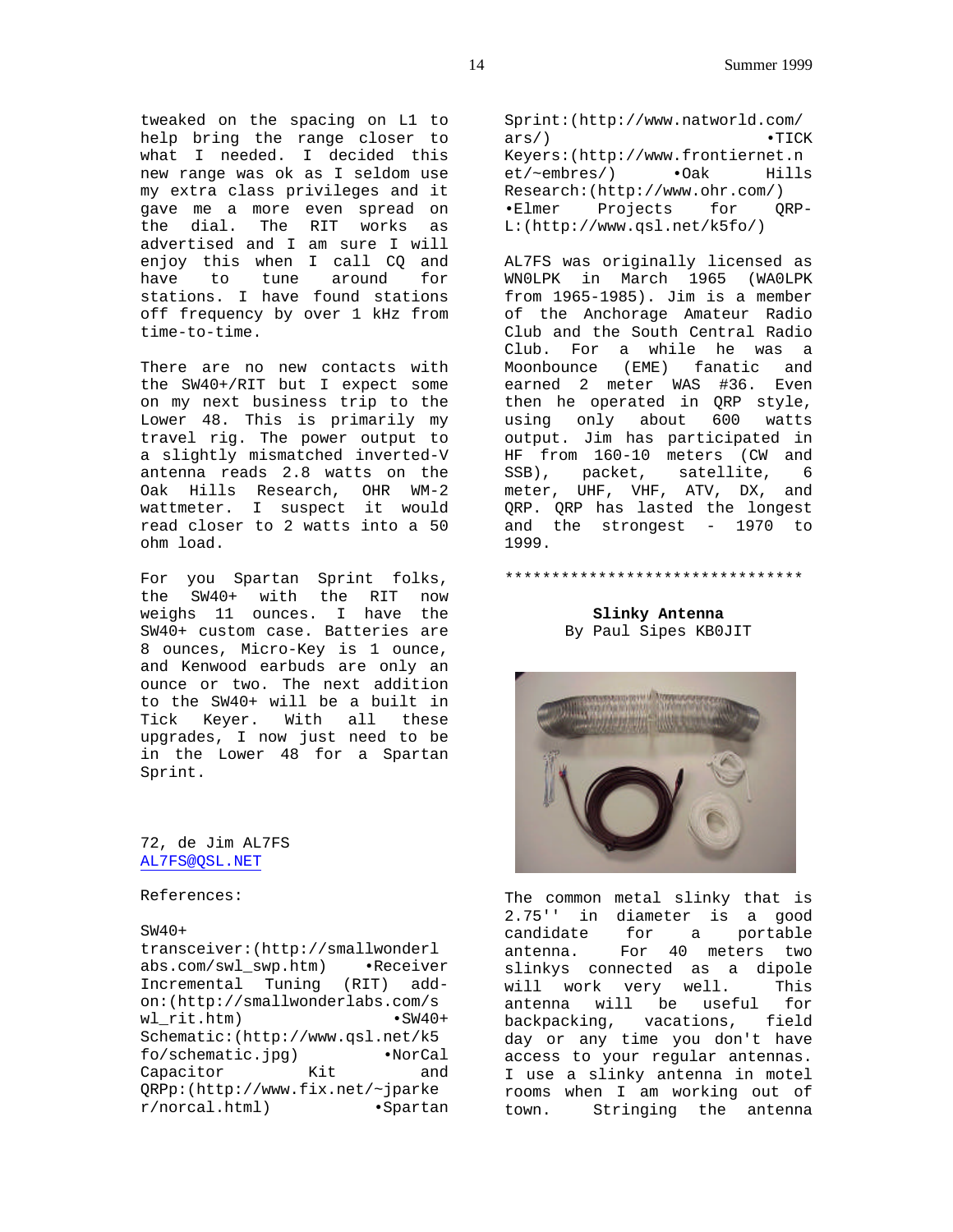from one corner of the room to the other will give enough length to be able to tune<br>properly. You can use the You can use the curtain rod as one support and the doorframe as the other support.

Usually in the top of the doorframe, there is a crack between the frame and the wall that will allow a curtain hook t slip in to use as an anchor. Drapery hooks work well to hold the slinky. A piece of nylon string is strong enough to hold the weight of the slinky. Hook one end of the string to the curtain rod with a drapery hook tied to the string. This will allow you to quickly and easily put up and take down the antenna. For the 40 meter antenna it is not necessary to support the weight of the center of the antenna. For the 80 meter antenna you should support the center.



Figure 1 above. Figure 2 below.

I use a piece of 1/4'' Plexiglas 3'' square for the center support/connector with four holes drilled in the plastic so they are just inside the diameter of the slinky (figure 1). Cable ties are used to hold the slinky to the center support. The slinky is also very easy to solder so you can solder the feed line directly to it. I use a piece of RG-58 coax with alligator clips soldered to it for the feed connection. These clip directly to the slinky at the center support. You could solder a short piece of wire to the slinky and connect the alligator clips to it. If you want to use the antenna for 80 meters, you can solder two of them together to make an antenna that is twice as long. It will also work in a small space, as the inductance of the coils will tune to 80 meters with a small QRP tuner. I use a Heathkit HFT-9 QRP tuner with a MFJ-816 SWR meter. I have always been able to tune the antenna to a very acceptable SWR. The rig I have is the EMTEC 2020 for 40 meters. It puts out about 4 watts and works very well on the slinky antenna. Figure 2 will show the center support and how the antenna is strung for good support.

72, de Paul KB0JIT Pasipes@pionet.net

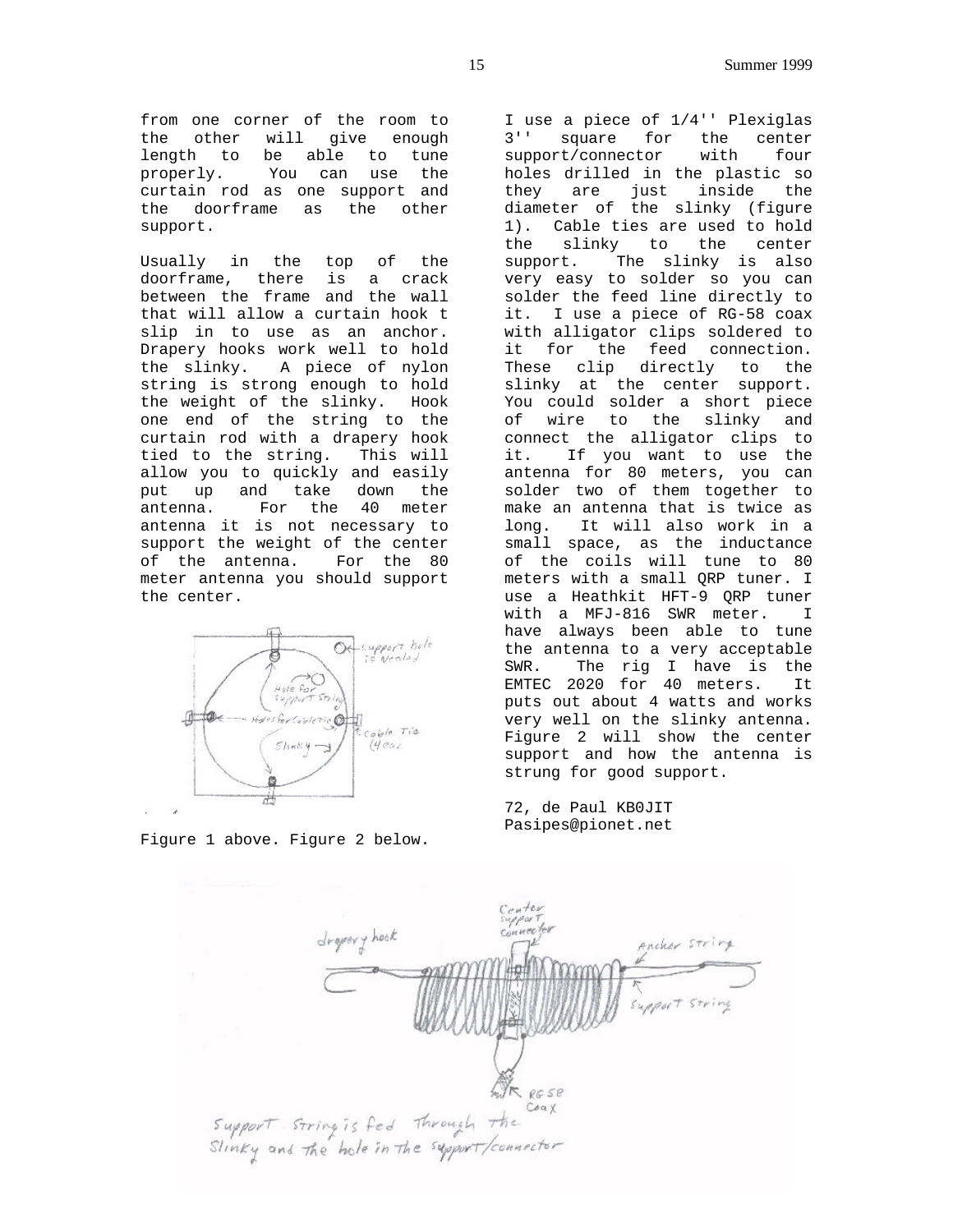**CW Net Moves!** By Jerry Huldeen WB0T

(Editor's note: the following is a combination of two posts to IAQRP-L and is reprinted with the author's permission)

Hi gang! Our morning net is not as successful as we all had hoped. Partly because of the early hour for a Saturday, or family commitments, and last Saturday, lots of qrn.

Sooo, the net has moved to Wednesdays at 9:00P.M. at 7.125 mHz. (or near, depending on BCI or other qrn

Again, 9:00 Central Daylight or 0200 UTC Thursday. Most everyone has 40 meter xcvrs and antennas. If it doesn't work, we can try something else.

Anyone wishing to take a turn as Net Control Station, please let me know. I will be happy to act as net manager, working out a schedule for those of you wishing to be NCS. We can probably work out a regular rotation.

It is good experience and fun. I hope many of you can make it.

72, de Jerry WB0T jerrydeen@juno.com

**The Care and Feeding of the MFJ-259 SWR Analyzer** By John Burnley NU0V

\*\*\*\*\*\*\*\*\*\*\*\*\*\*\*\*\*\*\*\*\*\*\*\*\*\*\*\*\*\*\*\*



Photo 1: MFJ-259 SWR Analyzer

One of the most useful pieces of test equipment that I purchased over the years is the MFJ-259 SWR Analyzer. It can be used to measure SWR, impedance,<br>capacitor values, inductor capacitor values, values, velocity factor, 1/4 and 1/2 wavelength feedline lengths, tuning a tuner to proper settings, can be used as a frequency generator, plus many other functions. The oscillator is a bit unstable to be used in peaking a receiver, but it can be used to make sure the receiver is working!

I've had my analyzer now for at least 5 or 6 years. Over this period of time I've noticed that the calibration on the resistance meter slowly went out. The resistance meter itself began sticking which became quite annoying. A quick call to MFJ to order the replacement meter was made and in a few days my order arrived. Like most of my projects there is a certain aging requirement before I actually get started. After all as long as I remembered to flick the meter with my finger the sticking meter was no problem. I also just had to remember that 30 ohms was actually 50 ohms on the resistance meter as well (hi). The final motivation for beginning this project was the SO239 connector giving up (I used the analyzer so much that the connection was loose and the male PL259's would not make contact).

At last the time had come to get the MFJ-259 back into proper operation. I 'dug' out the package containing the meter (that had gathered a couple years worth of dust) and opened it. Inside I found the replacement meter and instructions for calibrating.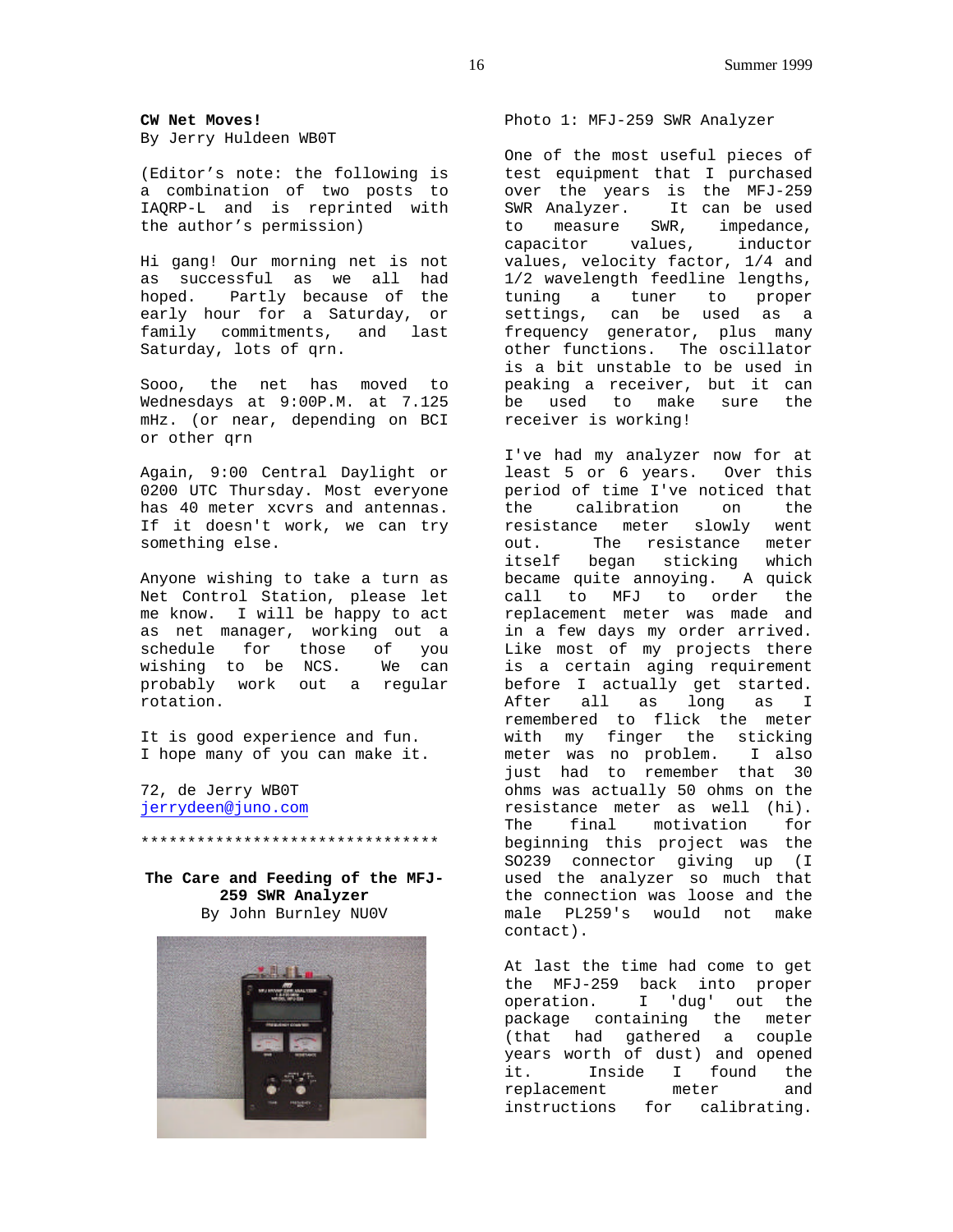The instructions were from an upgrade kit that MFJ sold to convert their 249 analyzers (without the resistance meter) to the 259 (which did contain that function).

First you must remove the eight black screws holding the back/side cover. There are four screws on each side and all eight must be removed. Now remove the back/side cover. Carefully remove the battery clips from the battery packs. The cover should now be totally free. Be sure to save the screws as they can easily be misplaced.

Next remove the panel nuts from the input and gate switches. Slide the switches through the chassis holes so that they are free of the chassis. Next unsolder the wire to the BNC jack. You may leave the jack where it is but I recommend removing it to give yourself a little extra room when removing<br>the display assembly. Now the display assembly. unplug the meter wire harness (located on the side). Next remove the 'Tune' and 'Frequency' knobs with an Allen wrench. Remove the plastic grommet around the 'Frequency' switch and the four small screws around the 'Frequency Counter' display. Now unsolder the SO239 connector from the PCB board. This connector is attached by two ground lugs soldered to the PCB and the center conductor is soldered directly to the PCB. Carefully unsolder the grounding lugs on both sides of the center conductor. Then unsolder the center conductor. If you are replacing the SO239 then just clip the center conductor (you can unsolder the remainder once the display board is removed).

Now remove the three interior (silver) screws securing PCB to the chassis. Carefully slide

the PCB and display out of the chassis. You must remove the main PCB along with the attached display PCB. Headers are used to connect the main board to the display board and it is impossible to reorient them properly when reassembling (at least I couldn't). It was much easier to remove both and replace the entire assembly.

Both the 'Resistance' and 'SWR' meters are secured by a metal strap. First unsolder the connecting wires from the meter and remove the capacitor from the meter leads. Now remove the two small screws holding the retaining strap in place. Remove the strap and replace the old meter with the new one. You may need to apply a little force in removing the old meter. A small dot of some type of glue was used to help secure the meter in place. Replace the defective meter with the new one. Place the metal retaining strap back into place and secure with the two small screws. Now solder the capacitor and connecting wires back into place. Be sure to position the tabs from the meter so that they will not make contact with any components on the main PCB (trust me on this one since I got to repeat the process when the smoke test failed and I found one of the tabs shorting out against a transistors metal case).

If you are replacing the SO239 then remove the mounting screws and nuts from the chassis and discard the old connector. Place the new SO239 into position and secure with the screws and nuts from the old connector. Be sure and replace the ground lugs (which attach to the main PCB) from the same position they were removed from. Reposition the main PCB and display PCB. Be careful to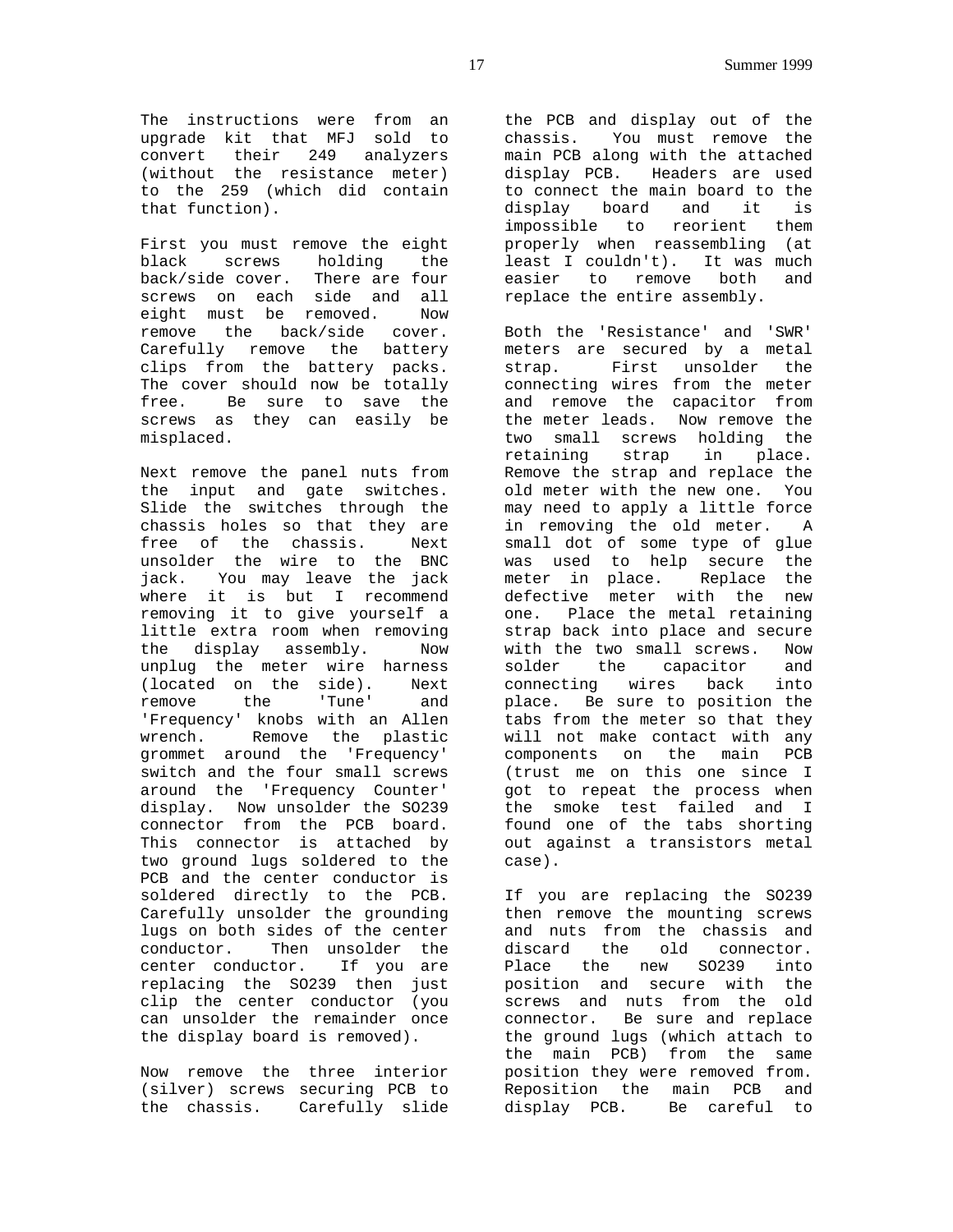ensure the operating LED is in proper alignment. I didn't discover this until too late in the process. I apparently bent<br>the LED downward when the LED downward when reinstalling the PCBs but I'm not going to tear it apart again just for the LED (hi). Now secure the main PCB with the three screws removed earlier. Reinstall the four screws around the 'Frequency Counter' display. Place the plastic grommet back into position on the 'Frequency' switch. Solder the ground lugs and center conductor of the SO239 to the main PCB. Place the 'Gate' and 'Input' switches back into position and reinstall the BNC connector and solder the connecting wire. Reconnect the wire harness. Place the knobs for the 'Tune' and 'Frequency' switch in position and secure with an Allen wrench. Reconnect the battery clips or connect external power.

Before applying power visually recheck everything (especially the meter tabs) to ensure nothing is shorted. Now connect a 50 ohm dummy load to the SO239 connector. Apply power. The 'SWR' meter should be flat but the 'Resistance' meter reading is unpredictable. On the back of the main PCB there are three holes in a straight horizontal line. R31 may be accessed



Photo 2: Relative position of R31.

through the middle hole. R31 controls the 'Resistance' meter. Carefully insert a small screwdriver or nonconductive tuning tool and turn R31 until the 'Resistance' meter indicates 50 ohms.

Install the back/side cover into place with the eight screws previously removed. Smile your done!

The MFJ-259 SWR Analyzer is a useful test instrument and I have been very satisfied with mine. Like all things electronic or mechanical, a little TLC is required every now and then. Now mine is back in working order and functioning perfectly.

72, John NU0V burnley-ia@worldnet.att.net

### \*\*\*\*\*\*\*\*\*\*\*\*\*\*\*\*\*\*\*\*\*\*\*\*\*\*\*\*\*\*\*\*

# **Operating Events**

By Mark Milburn KQ0I

Here are some QRP operating events that will be coming up. Turn your power down and join in...they are fun events and the people you meet will be some of the best hams on the air.

# **ARS 1999 FLIGHT OF THE BUMBLEBEES**

July 25, 1999

This is a four hour event during the last Sunday of July, running from 10:00 PDT/11:00 MDT/12:00 CDT/1:00 EDT to 2:00 PDT/3:00 MDT/4:00 CDT/5:00 EDT. Thus, the hours of operation accommodate all four time zones. No matter where you live, there is time to for the Bumblebees to travel to their sites, set up their stations, operate the contest, and travel back to their cars.

Both home-based and portable operations are encouraged.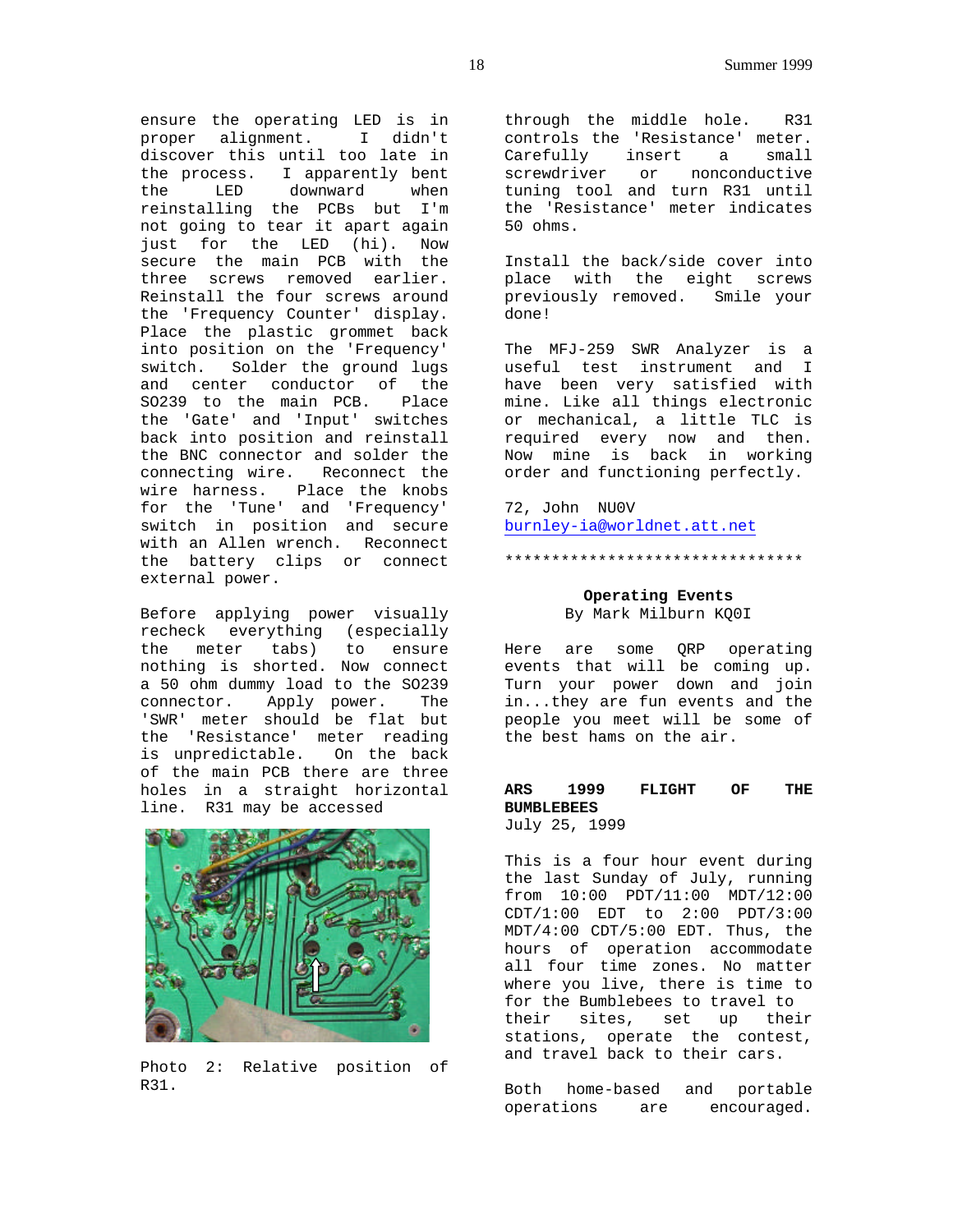Participants who want to operate in the Bumblebee category apply to Adventure Radio Society for Bumblebee status. ARS assigns each Bumblebee a Bee number. Bumblebees agree to walk, bike or boat to their sites. The distance traveled to the site is at the Bumblebee's discretion. Bumblebees add "/BB" to their calls.

Group operation is welcome in the Flight of the Bumblebees. You may operate under a single call and report a single score, or under multiple calls and report multiple scores. In any event, you are limited to operating a single transmitter at a time.

Maximum power is five watts. We operate CW on 40, 20, 15 and 10 meters, on the standard QRP frequencies. We want this to be a national contest, so we encourage long-range contacts by giving double points for 20, 15 and 10 meters. 40 meter contacts will receive one point. The same station can be worked on different bands for additional QSO points and multipliers.

If you are a Bumblebee, your exchange is RST, state/province/country, and your Bumblebee number. If you are homebased, your exchange is RST, state/province/country, and your power.

Contacts with Bumblebees generate a 3X multiplier. So your score equals QSO points times (number of Bumblebees times three). Here is an example. If you make 20 contacts on 40 meters and 30 contacts on the higher bands, and make a total of 25 Bumblebee contacts, your score is (20+60) X (25 X 3), or 6,000.

Separate but equal commendations are awarded to the high scores for the homebased and Bumblebee participants. Starting this year, we will also commend Bumblebees in the following new categories:

- Most interesting equipment,

- Most outrageous venture, and

- Most beautiful site.

Participants are strongly encouraged to use our automated contest reporting system, which is found in the ARS Sojourner. Participants may submit paper logs, with a two week deadline. Results are posted during the third week of August in The ARS Sojourner, the QRP-L Internet Group, and by direct email to ARS members.

If you choose to use a paper log, please include at least the following:

- Your full name and callsign; - Your status (Bumblebee, or homebased). - Date of the event;

- Total number of completed QSOs with Bumblebees, and - Total number of completed QSOs with all other stations.

You may also want to add soapbox information, such as the equipment used, your operating location, interesting contacts, successes and challenges.

You are encouraged to submit stories and photographs of your Bumblebee adventure for publication in The ARS Sojourner. See Advice for Contributors, http://www.natworld.com/ars/page s/pageone\_material/advice.html.

Russ Carpenter, AA7QU, is the Contest Manager. Mail paper logs to him at 47227 Goodpasture Road, Vida, OR 97488. You can reach Russ in the following ways: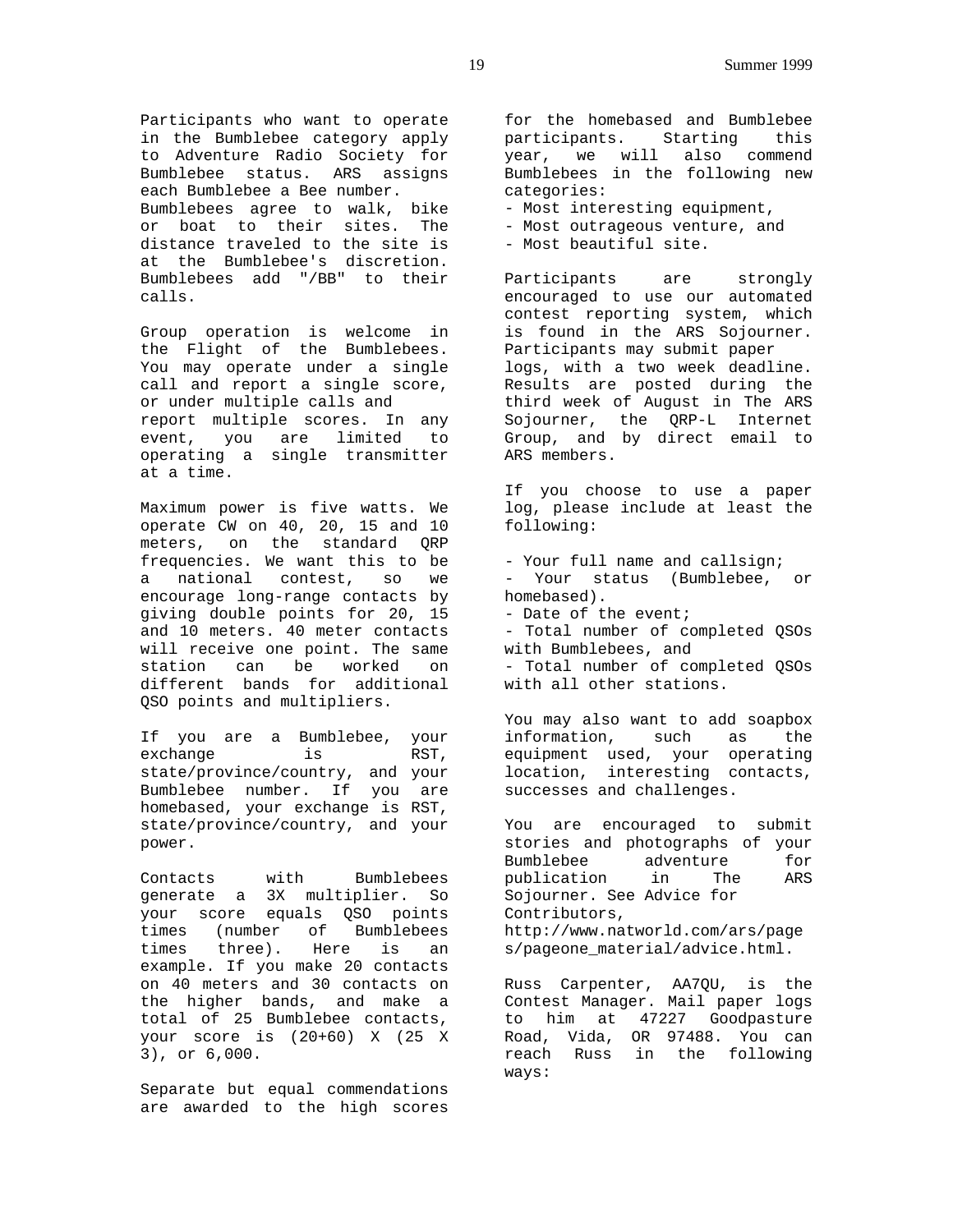- By mail, at the foregoing address - By phone, at (541) 896-026 - By fax, at (541) 896-031 - By email, at russ@natworld.com

### **Georgia QSO Party**

1800Z July 31 - 0359Z August 1 1400Z Aug 1 - 2359Z Aug 1 Two periods, all stations may work the full 20 hours. Phone and CW, 80, 40, 20, 15, 10 meters

Entry classes: Single Op, Multisingle, Multi-multi rover, novice/tech, all of the above in three power levels, QRP, Low Power (less than 150 watts), and High (over 150 watts)

Rover requires operation from at least GA counties. Mobiles and portables must move complete station including antennas at least 100 yards to change counties...no county line operation.

Work stations once per band and per mode. Multiplier count on each mode. Exchange RST and GA county, SPC, or DX. Count 1 point per phone contact, 2 points per CW contact.

Multipliers are GA counties; for GA stations 50 US states, 11 VE provinces.

Awards.

Send logs by Aug 31 to Neal Sulmeyer, K4EA, 530 Doss Dr., Canton, GA 30114-8057, email k4ea@contesting.com web http://www.contesting.com/secc/

### **Summer Daze SSB Sprint** August 1, 1999

2000Z-2400Z, SSB HF Only..work stations once per band, operate all four hours.

Categories: All-band, Singleband, High bands, Low Bands, Multi-OP, and DX.

Exchange: Signal report, SPC and ARCI Number (non-members send power). Suggested frequencies: 1830, 3865, 7285, 14285, 21385, 28385

QSO Points: members = 5 pts, non-members same continent = 2 pts, non-members different continent = 4 pts.

Multipliers: SPC total for all bands, SPCs count once per band. Power:  $>5w = x \ 1; \ 1-5w=x \ 7;$ 250 mw- 1 w =  $x$  10; < 250 mw =  $x$ 15

Final Score = QSO points x total SPCs x Power Multiplier

Entries must include copy of log and summary sheet, callsign(s) of operator(s), power out, and station description.

Send entries within 30 days of contest date to Joe Gervais AB7TT (Attn: Summer Daze Sprint), PO Box 322, Peoria, AZ 85380-0322, or download the QRP ARCI contest entry form for the website, edit it to include your information, and paste it to an email (ASCII text) to: vole@primenet.com

### **Adventure Radio Society Spartan Sprint**

August 2, 1999 September 6, 1999 October 4, 1999 November 1, 1999 December 6, 1999

The Spartan Sprint will be held as usual on this first Monday of the month). We will be operating on three bands--80, 40, and 20. There are winners in two categories: points (the Tubby Division), and points per pound (the Skinny Division).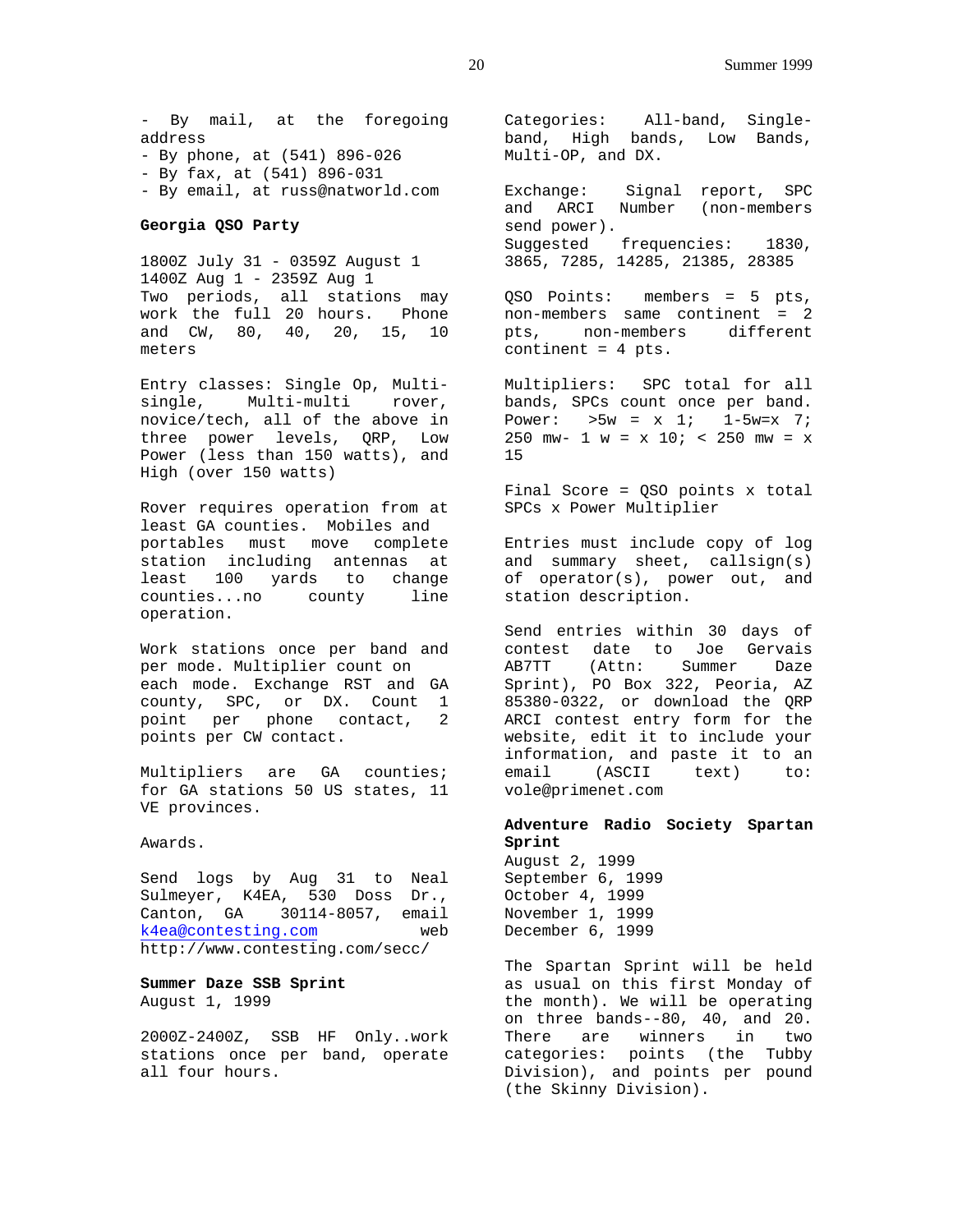1. Start at 9:00 PM EST, 8:00 CST, 7:00 MST and 6:00 PST. Finish at 11:00 PM EST, 10:00 CST, 9:00 MST and 8:00 PST.

2. The frequencies will be 3560 kHz+-, 7040 kHz+- and 14060 KHz+-. (You may operate one, two or three bands--your choice.)

3. Exchange RST, SPC (state, province or country) and power output.

4. If you choose to call CQ, use the format "CQ SP," or "CQ SP TEST."

5. You can take credit for working the same station on a second band.

After the contest, you may use an autolog, which is part of the ARS Sojourner. Just go to www.natworld.com/ars and follow the link for "Direct access to autologs". Or you can speed things up by going directly to the Spartan Sprint autolog page at www.natworld.com/ars/ss\_log.html

.

If you don't have access to the web, send Russ Carpenter, AA7QU, an e-mail with your total QSOs and the total weight of your station (i.e. the combined weight of all transmitters, receivers, keys, keyers and batteries used during the Sprint). You may also include your comments from the soapbox. Russ' email address is russ@natworld.com.

Results for each Spartan Sprint are published on the Thursday following the Sprint. This may be the world's quickest contest reporting! Please send your log as soon as possible, but in no event later than Wednesday afternoon.

The Spartan Sprint is based on a simple but stimulating concept. The ARS is encouraging all of you to cobble together the kind of station you'd use in a portable environment lightweight transceiver, keyer, key, and battery. Then put that turkey on the air, and participate in a two hour sprint.

All operators are invited to play, whether or not they are members of Adventure Radio Society. Even if you don't have lightweight equipment, your participation will be rewarding, both for you and the other participants. We'll report the score in two different Formats/absolute scores, and points per pound of station weight. So you can get your kicks from running up a magnificent score, or achieving an remarkable ratio of points per pound.

If you're thinking about becoming a member of Adventure Radio Society, just send Richard Fisher (membership chairman) an e-mail expressing your interest. Richard's e-mail address is nu6SN@aol.com. Membership is free, and the organization has a great group of men and women who combine their love of ham radio with their affection for the outdoors. You don't need to be a macho person; ARS welcomes people of all ages and levels of ability.

Russ Carpenter, AA7QU, Contest Manager russ@natworld.com

The Michigan Challenge Saturday, August 21, 1999 from 1600 UTC to 2000 UTC

This 4 hour CW sprint is meant to promote an event combining Amateur Radio with a visit to your local or state park. It is sponsored by Chapter 3 of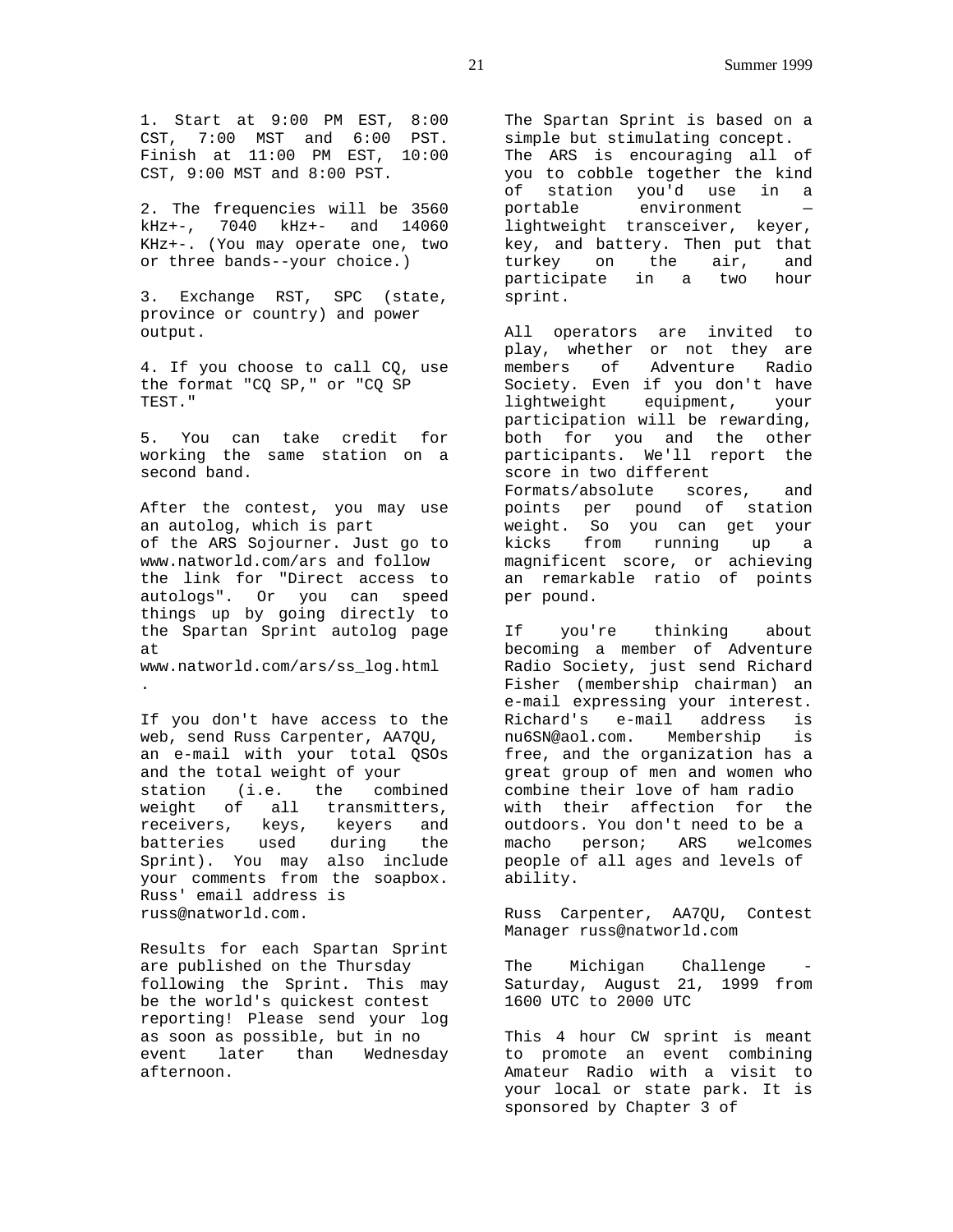the Michigan QRP Club. The "challenge" is simple. Visit a local or state park, set up your station and work as may other stations as possible. While operating try to locate and work the designated "FOXES" operating from Michigan for added bonus points. You may enter the contest as an individual, group or club. There may be only one station per contestant entry. The station may be operated by any number of operators. A unique and attractive certificate will be awarded for the winning entries. Suggested Contest CQ Call - " CQ CQ MC TST"

Exchange - RST, SPC, Power output (designated Foxes will also send "Fox") Examples of exchanges - 579 MI 5W FOX, 599 OH 900MW, 469 Ont 100W

Operating frequencies in kHz (+/-) 7040, 14060, 21060 and 28060 (WARC not allowed)

Scoring - (QSO Points x SPC multiplier x Pwr multiplier x QTH multiplier) + Fox bonus points

QSO Points (Based on the power output reported by stations you worked during the contest)- 1 pt for each QRO station worked (>5 w) 3 pts for each QRP station worked (1 to 5w) 5 pts for each QRPp station worked (<1w)

SPC multiplier - Total number of States / Provinces/ Countries worked

Pwr multiplier - Your highest power output used during the contest: 1 for QRO(>5w), 3 for QRP (1 to 5w) and 5 for QRPp  $($  <1w)

QTH multiplier - 2 for operation from a state or local park, 1.5 for other afield ops, and 1 for homebased operation.

Fox bonus points - 1,000 for each QSO with a designated FOX station

Scoring example:

Station operates from a local park using a 4 watt output and works 2 designated Foxes.

Station has the following QSOs: 18 QRO stations worked = 18 25 QRP stations worked = 75 6 QRPp stations worked = 30 Total QSO points = 132

Total SPCs worked 32

Station score: QSO Pts = 123 SPC Multipiler = 32 Pwr Multipler = 3 Qth Multiplier = 2  $(123*32*3*2) = 23,616$ Plus Fox bonus pts = 2,000 MC Contest Score = 25,616

Contest logs are to be submitted by no later than September 21, 1999 to:

Pete Meier WK8S 4181 Rural Waterford, MI 48329

Log must contain the following information: Callsign used during the contest and contest operators operating location; highest output power used during the contest; QSO details - time, callsign, exchange details (state, output power); your mailing address. Please also include details regarding equipment and antenna used, as well as any other interesting event or occurrence which happened during the contest which others may be interest in reading about.

**Michigan Labor Day CW Sprint** Sept 6 2300Z to Sept 7 0300Z

All MI-QRP Club contests/sprints are run under the rules below.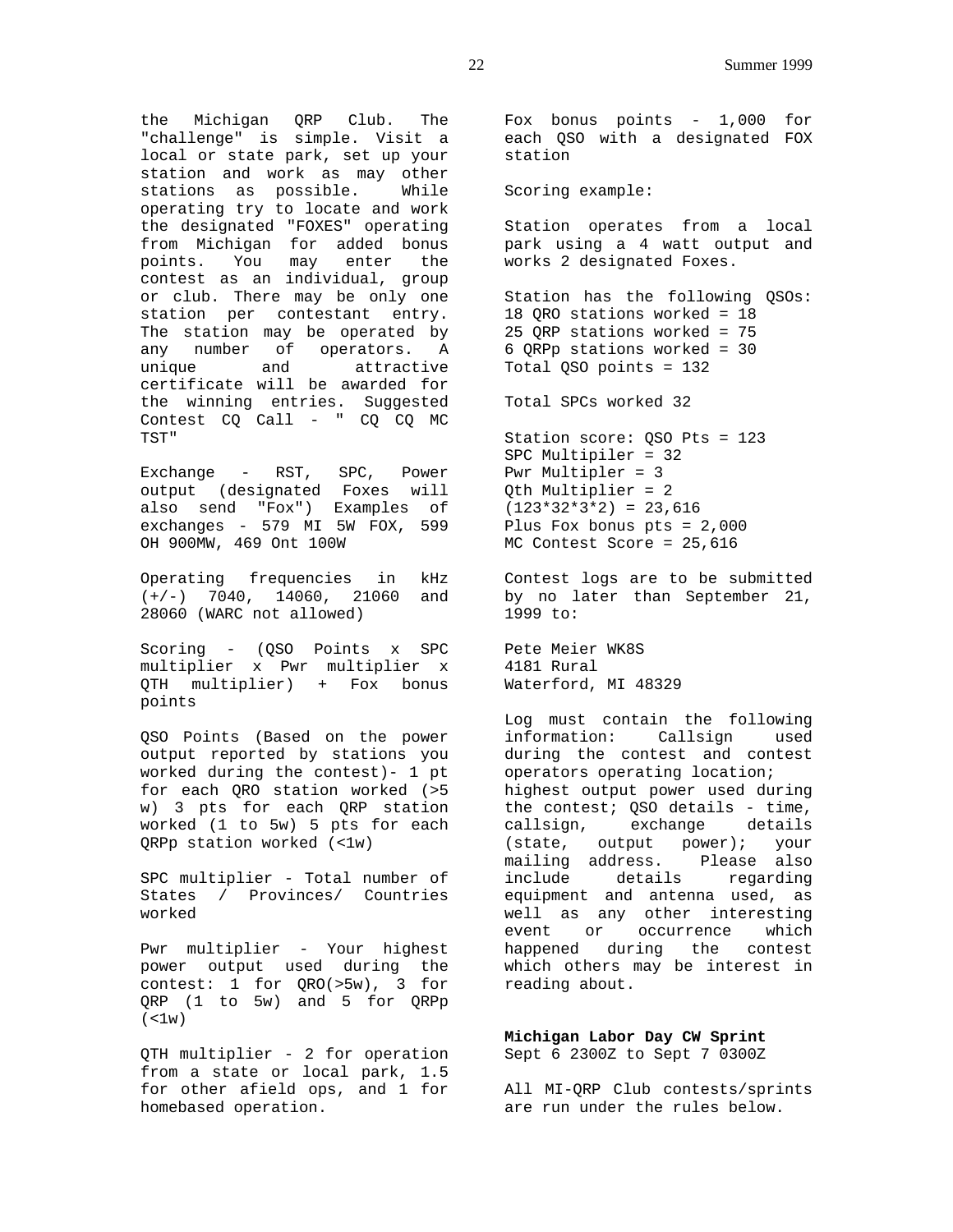All contests/sprints will be run on 160 thru 6 Meters (no WARC bands). All amateurs are invited to participate.

#### CLASSES:

\*A - 250 milliwatts or less output. \*B - One watt to 250 milliwatts output. \*C - Five watts to one watt output. \*D - Over five watts output. EXCHANGE: RST, QTH State/Province/Country) and MI-QRP Membership Number (nonmembers send power-output).

### SCORING:

Stations may be worked once per band for QSO points. All member contacts are 5 points. Non member contacts in W & VE are 2 points. Non member DX contacts outside W & VE are 4 points.

Multiply total QSO Points, on all bands, by the total number of States/Provinces/Countries worked on all bands for total points. U.S. & Canada do not count as countries.

### BONUS POINTS:

Total points may be multiplied by 1.25 for home brew RX or TX w/commercial RX or TX combinations w/commercial RX or TX combinations. Multiply by 1.5 for a total homebrew station. Home brew = any kit or home made gear, it is not necessary for you to have built it yourself. Those using homebrew gear on some, but not all bands, may claim credit by listing the proper bonus points in each band's "BPts" column on the score sheet, adding them up and dividing by the number of bands used. Enter the average (round to 2 decimal places) in the "Totals" row, under the "BPts" column.

AWARDS: Certificates awarded by class for high score in each

State/Province/Country.

A legible, chronological log is required. Please include your name,call, address, equipment description and Power output . Results will be printed in the next issue of The Five Watter. Final decision on any contest matters rest with the contest manager. E-mail logs are encouraged. E-Mail Logsto: n8cqa@tir.com

Mail logs to: L. T. SWITZER N8CQA 654 GEORGIA AVENUE MARYSVILLE MI 48040-1243

Log and entry sheets available for an SASE to the above.

Enjoy....

72, de Mark KQ0I kq0i@juno.com

#### \*\*\*\*\*\*\*\*\*\*\*\*\*\*\*\*\*\*\*\*\*\*\*\*\*\*\*\*\*\*\*\*

# **Des Moines Hamfest Recap** By John Burnley NU0V

The Iowa QRP Club had a display table at the Des Moines hamfest on April 24, 1999. I knew right off that the day would be a good one.

As I was setting up the table I noticed that my neighbor across the aisle was Paul Washa. Paul as you may remember helped us with the group buys on the 1999 handbook as well as other titles. He was very thankful to all who participated in the earlier group buy and will be working with me on some future ones (stay tuned).

I had vendor info from MFJ and TenTec but very little from any of the other QRP vendors. I found a few bits and pieces in my display box and I put it all out. It didn't take long before it was all gone. I was only